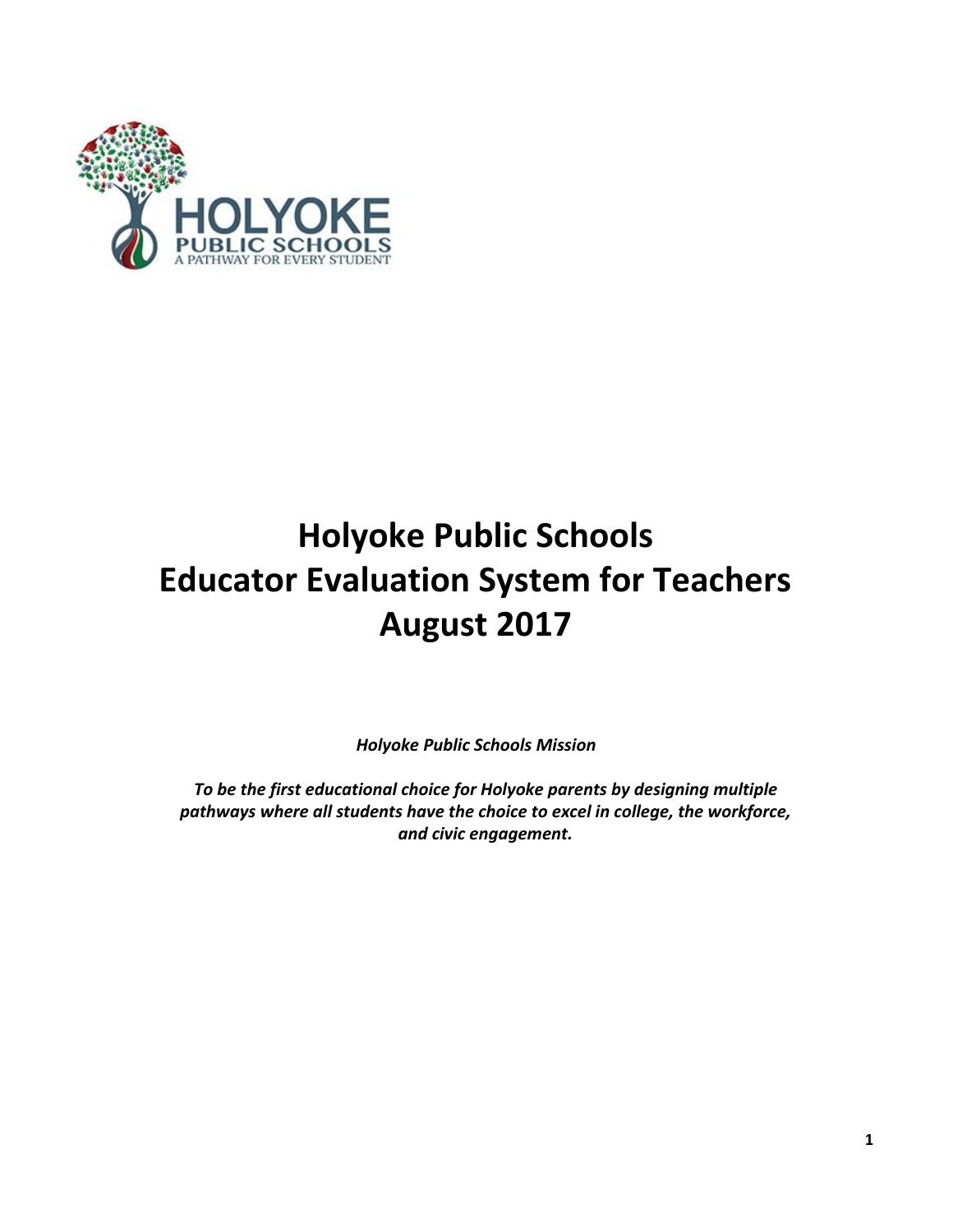*Our students will graduate with:*

- *● An additional credential that provides for college and career options*
- *● The ability to think critically and communicate with purpose*
- *● Value of themselves, others and being from Holyoke*
- *● Growth mindset and the ability to self-manage*

# *Holyoke Public Schools Core Values \_\_\_\_\_\_\_\_\_\_\_\_\_\_\_\_\_\_\_\_\_\_\_\_\_\_\_\_\_\_\_\_\_\_\_\_\_\_\_\_\_\_\_\_\_\_\_\_\_\_\_\_\_\_\_\_\_\_\_\_\_\_\_\_\_\_\_\_*

*We believe in:*

- *● Innovation and bold thinking*
- *● Exhaust all possibilities for student success*
- *● Treat families like they are our own*
- *● School teams impact change*
- *● Feedback is necessary and leads to growth*

# *Holyoke Public School Strategies \_\_\_\_\_\_\_\_\_\_\_\_\_\_\_\_\_\_\_\_\_\_\_\_\_\_\_\_\_\_\_\_\_\_\_\_\_\_\_\_\_\_\_\_\_\_\_\_\_\_\_\_\_\_\_\_\_\_\_\_\_\_\_\_\_*

- *● Cognitively demanding work*
- *● Powerful teaching*
- *● Relentless monitoring of progress*
- *● Relationships that matter by honoring all cultures, language and experiences*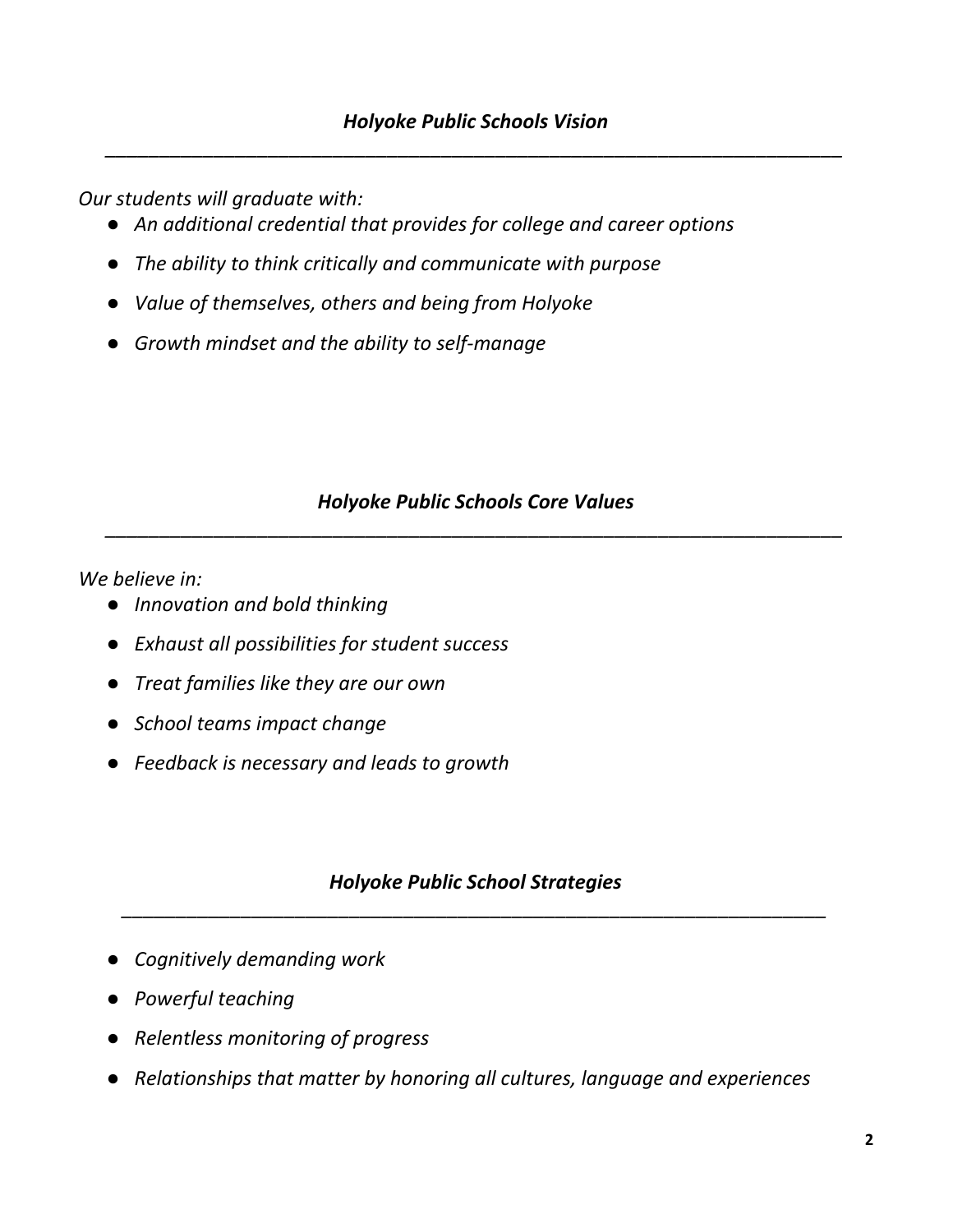The *Holyoke Public Schools Educator Evaluation System for Teachers* serves to guide the work that will make our mission, vision, values and strategies come to life for the students, families, and educators of Holyoke Public Schools.

*"Feedback* … *it wasn't about 'getting them' - it was about getting them to be better."*

Lorraine Monroe Frederick Douglass Academy in New York Lorraine Monroe Leadership Institute

## 1) **Purpose of Educator Evaluation**

- A) This contract language is implemented in connection with the Holyoke Public School Turnaround Plan and pursuant to G.L. c. 69, § 1K. Pursuant to G.L. c. 69, § 1K and 603 CMR 2.06(3), a Receiver has been appointed for the district. The Receiver is vested with all the powers of the superintendent and the school committee, and can exercise all the powers granted to the school committee, district and/or superintendent. Wherever a reference is made to the "school committee" or "superintendent," it will be interpreted to mean the "Receiver." This contract language supersedes any contrary provisions in any of the district's collective bargaining agreements, and replaces the prior educator evaluation system in its entirety, including any pre-existing practices or policies. The Receiver may implement changes to this educator evaluation system that he deems are in the best interest of the district, including changes proposed by individual schools through their school-based operational plan. The superintendent shall determine the forms and technology platform to be used in implementing the Educator Evaluation System.
- B) The regulatory purposes of evaluation are:
	- i) To promote student learning, growth, and achievement by providing educators with feedback for improvement, enhanced opportunities for professional growth, and clear structures for accountability, 603 CMR 35.01(2)(a);
	- ii) To provide a record of facts and assessments for personnel decisions,  $35.01(2)(b)$ ;
	- iii) To ensure that every school committee has a system to enhance the professionalism and accountability of teachers and administrators that will enable them to assist all students to perform at high levels, 35.01(3); and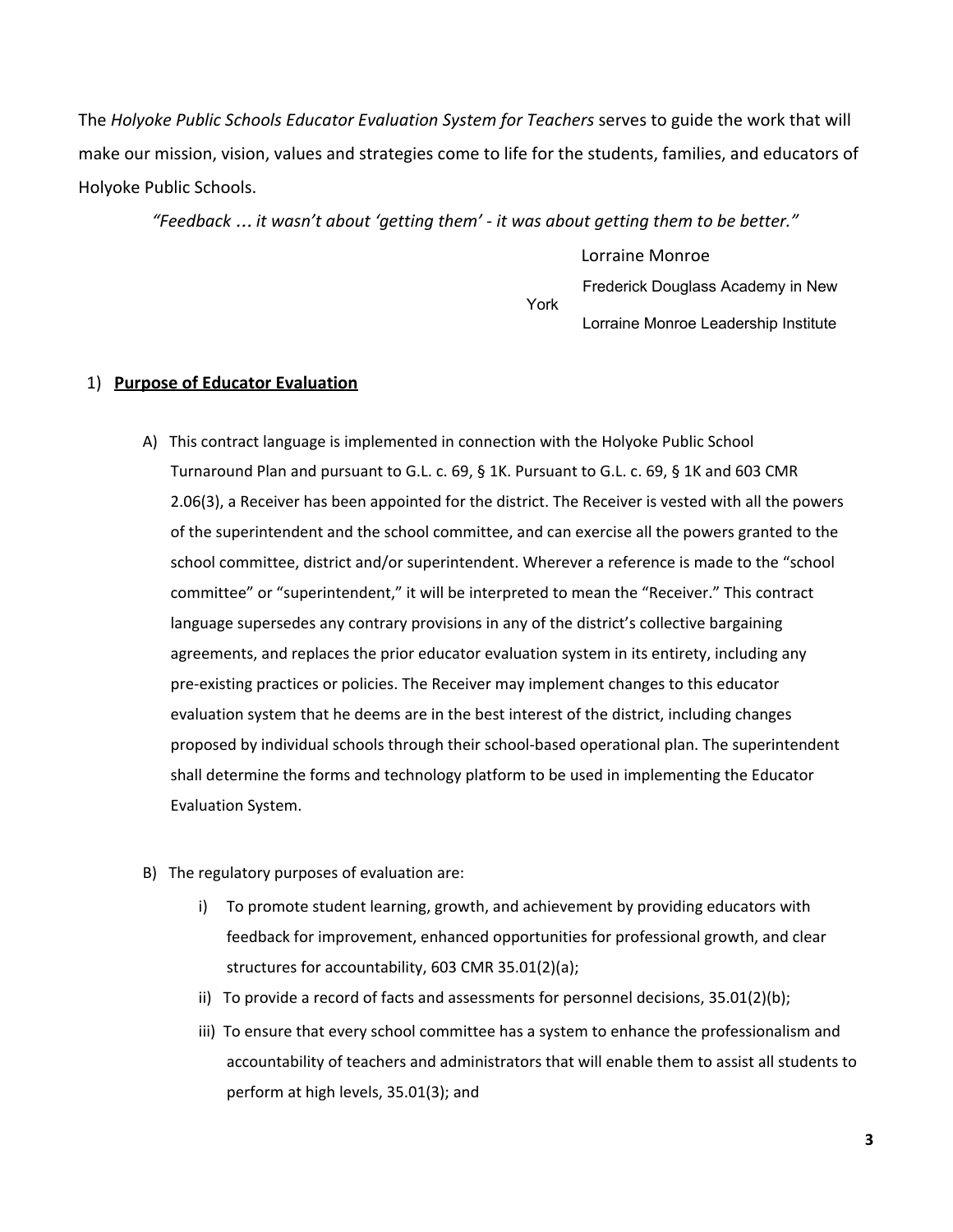iv) To assure effective teaching and administrative leadership, 35.01(3). 2) **Definitions (\* indicates definition is generally based on 603 CMR 35.02)**

- A) **\*Artifacts of Professional Practice**: Products of an educator's work and student work samples that demonstrate the educator's knowledge and skills with respect to specific performance standards.
- B) **Caseload Educator**: Educators who teach or counsel individual or small groups of students through consultation with the regular classroom teacher, for example, school nurses, guidance counselors, speech and language pathologists, and some reading specialists and special education teachers.
- C) **Classroom teacher**: Educators who teach preK-12 whole classes, and teachers of special subjects as such as art, music, library, and physical education. May also include special education teachers and reading specialists who teach whole classes.
- D) **Categories of Evidence**: Multiple measures of student learning, growth, and achievement, judgments based on observations and artifacts of professional practice, including unannounced observations of practice of any duration; and additional evidence relevant to one or more Standards of Effective Teaching Practice (603 CMR 35.03).
- E) **Common Assessments:** Identical or comparable assessments of student learning, growth, and achievement related to the Massachusetts Curriculum Frameworks, Massachusetts Vocational Technical Education Frameworks, or other relevant frameworks used by educators in the same role across the district. These assessments may be commercial assessments or district developed, and may include, but are not limited to: portfolios, pre- and post tests, unit and course assessments, performance assessments, and capstone projects.
- F) **\*Educator(s)**: Inclusive term that applies to all classroom teachers and caseload educators, unless otherwise noted.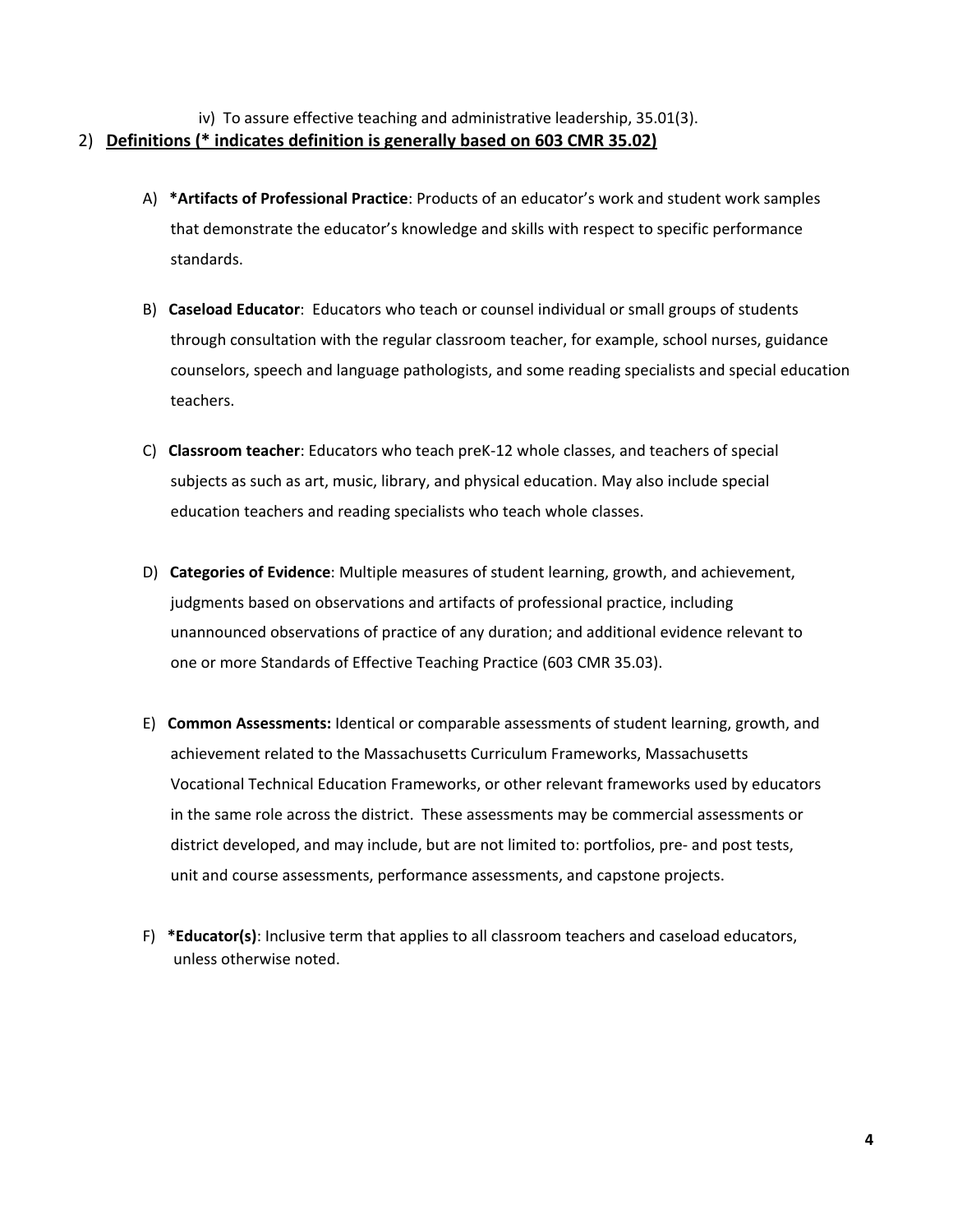- G) **\*Educator Plan**: The growth or improvement actions identified as part of each educator's evaluation. The type of plan is determined by the educator's career stage, overall performance rating, and the rating of impact on student learning, growth and achievement. There shall be four types of educator Plans:
	- i) **Developing Educator Plan** shall mean a plan developed by the educator and the evaluator for one school year or less for an educator without Professional Teacher Status (PTS); or, at the discretion of an evaluator, for an educator with PTS in a new assignment.
	- ii) **Self-Directed Growth Plan** shall mean a plan developed by the educator for one or two school years for educators with PTS who are rated proficient or exemplary.
	- iii) **Directed Growth Plan** shall mean a plan developed by the educator and the evaluator of one school year or less for educators with PTS who are rated needs improvement.
	- iv) **Improvement Plan** shall mean a plan developed by the evaluator of at least 30 calendar days and no more than one school year for educators with PTS who are rated unsatisfactory with goals specific to improving the educator's unsatisfactory performance. In those cases where an educator is rated unsatisfactory near the close of a school year, the plan may include activities during the summer preceding the next school year.
- H) **\*ESE:** The Massachusetts Department of Elementary and Secondary Education.
- I) **\*Evaluation**: The ongoing process of defining goals and identifying, gathering, and using information as part of a process to improve professional performance (the "formative evaluation" and "formative assessment") and to assess total job effectiveness and make personnel decisions (the "summative evaluation").
- J) **\*Evaluator**: Any person designated by a superintendent who has responsibility for observation and evaluation. The superintendent is responsible for ensuring that all evaluators have training in the principles of supervision and evaluation.
	- i) **Teaching Staff Assigned to More Than One Building**: In cases where educators work in more than one building, the superintendent or his/her designee shall determine the evaluator.
	- ii) **Notification:** The educator shall be notified in writing of his/her evaluator(s) at the outset of each new evaluation cycle. The evaluator(s) may be changed upon notification in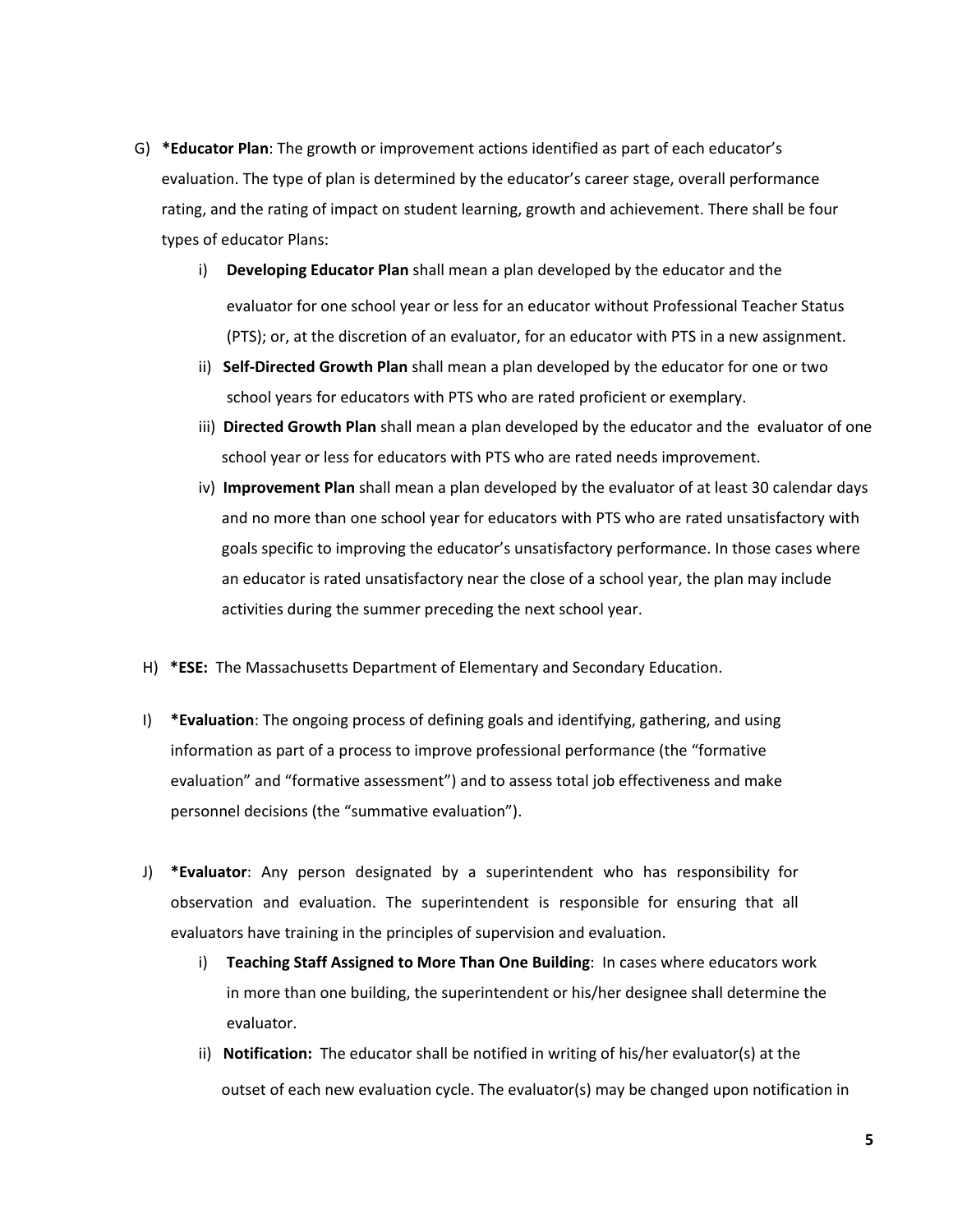writing to the educator.

- K) **Evaluation Cycle**: A five-component process that all educators follow consisting of:
	- 1) Self- Assessment
	- 2) Goal-setting and Educator Plan development
	- 3) Implementation of the Plan
	- 4) Formative Assessment/Evaluation
	- 5) Summative Evaluation.
	- L) **\*Experienced Educator**: An educator with Professional Teacher Status (PTS).
- M) **Expected Impact:** The educator meets or exceeds anticipated student learning gains on multiple measures of student learning, growth and achievement. The evaluator shall use professional judgment to determine whether the educator is having expected impact on student learning, based on student learning gains on common assessments and, where available, statewide student growth measures. The evaluator's professional judgment may include, but is not limited to, consideration of the educator's student population and specific learning context. Anticipated student learning gains must be consistent across the district for common assessments and agreed upon by the educator and evaluator for other assessments. The Department shall establish anticipated student learning gains for statewide student growth measures in guidance.
- N) **\*Family**: Includes students' parents, legal guardians, foster parents, or primary caregivers.
- O) **\*Formative Assessment**: The process used to assess progress towards attaining goals set forth in educator plans, performance on standards, or both. This process may take place at any time(s) during the cycle of evaluation, but typically takes place at mid-cycle.
- P) **\*Formative Evaluation**: An evaluation conducted at the end of Year 1 for an educator on a 2-year Self-Directed Growth Plan which is used to arrive at a rating on progress towards attaining the goals set forth in the educator's plan, performance on Standards and Indicators of Effective Teaching Practice, or both.
- Q) **\*Goal:** A specific, actionable, and measurable area of improvement as set forth in an educator's plan. A goal may pertain to any or all of the following: educator practice in relation to Performance Standards, educator practice in relation to indicators, or specified improvement in student learning, growth and achievement. Goals may be developed by individual educators, by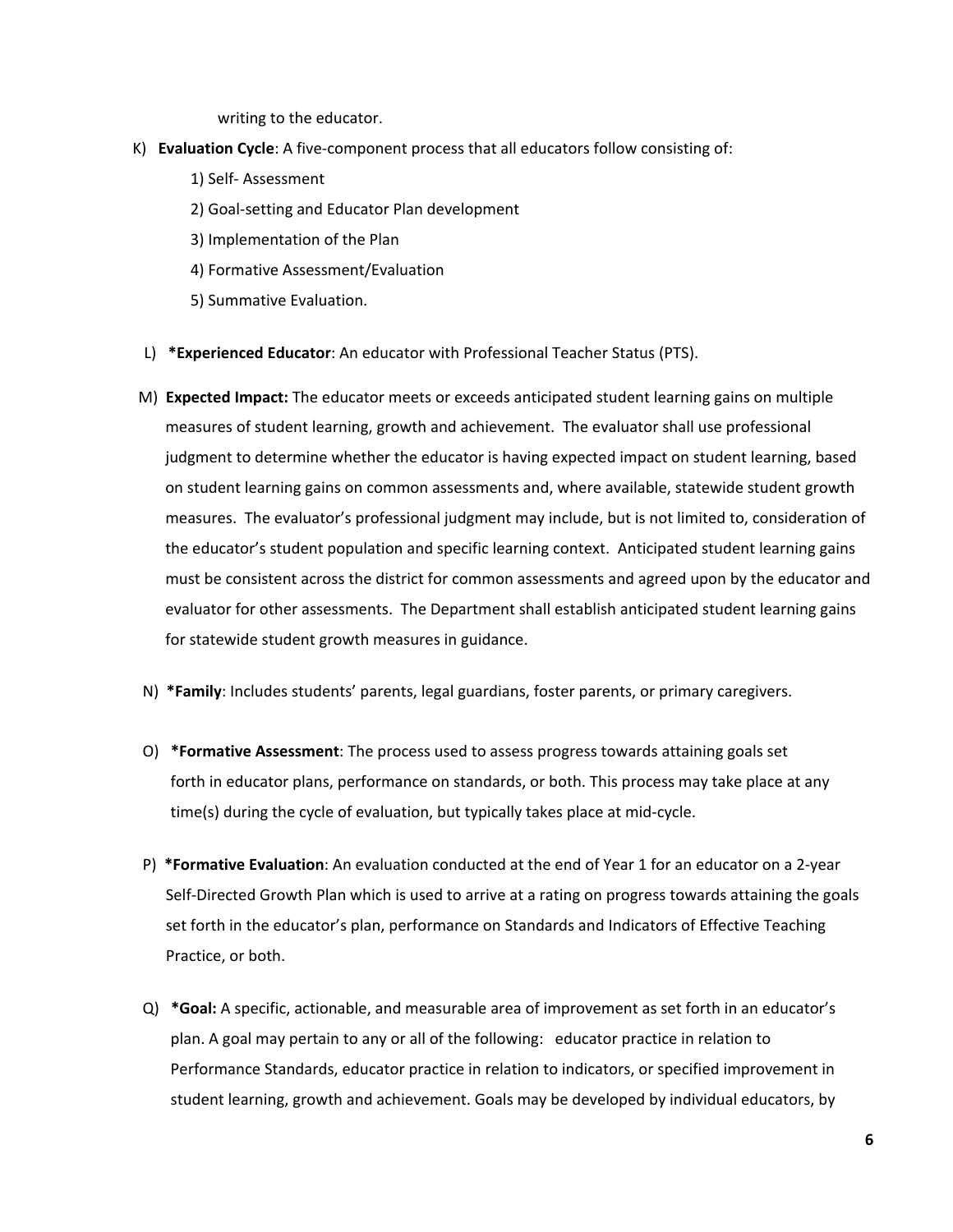the evaluator, or by teams, departments, or groups of educators who have the same role.

- R) **\*Measurable**: That which can be classified or estimated in relation to a scale, rubric, or standards.
- S) **Multiple Measures of Student Learning**: Measures must include a combination of classroom, school and district assessments, student growth percentiles on state assessments, if state assessments are available.
- T) \***Observation:** A data gathering process that includes notes and judgments made during one or more classroom or worksite visits(s) of any duration by the evaluator and may include examination of artifacts of practice including student work. An observation may occur in person or through video. Video observations will be done openly and with knowledge of the educator. Classroom or worksite observations conducted pursuant to this article must result in feedback to the educator.
- U) **Parties**: The parties to this agreement are the local school committee and the employee organization that represents the educators covered by this agreement for purposes of collective bargaining ("Employee Organization/Association").
- V) **\*Performance Rating:** Describes the educator's performance on each performance standard and overall. There shall be four performance ratings:
	- i) Exemplary: The educator's performance consistently and significantly exceeds the requirements of a standard or overall. The rating of exemplary on a standard indicates that practice significantly exceeds proficient and could serve as a model of practice on that standard district-wide.
	- ii) Proficient: The educator's performance fully and consistently meets the requirements of a standard or overall. Proficient practice is understood to be fully satisfactory.
	- iii) Needs Improvement: The educator's performance on a standard or overall is below the requirements of a standard or overall, but is not considered to be unsatisfactory at this time. Improvement is necessary and expected.
	- iv) Unsatisfactory: The educator's performance on a standard or overall has not significantly improved following a rating of needs improvement, or the educator's performance is consistently below the requirements of a standard or overall and is considered inadequate, or both.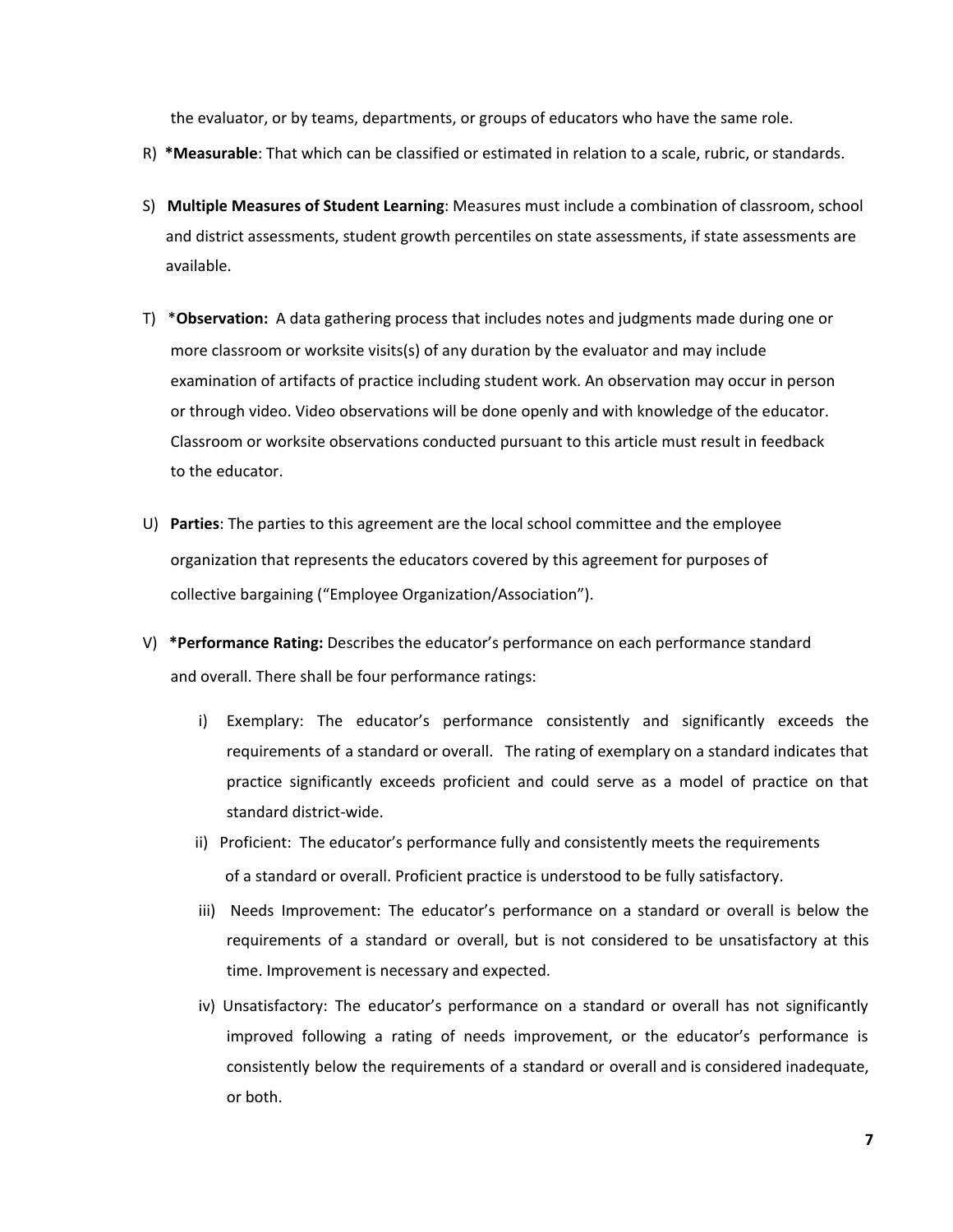- W) **Performance Standards**: Standards and indicators set forth in 603 CMR 35.03.
- X) **\*Professional Teacher Status**: PTS is the status granted to an educator pursuant to M.G.L. c.71, § 41.
- Y) **\*Rubric**: A tool that describes characteristics of practice or artifacts at different levels of performance. The rubrics for the Standards and Indicators of Effective Teaching Practice are used to rate educators on Performance Standards, these rubrics consists of:
	- i) Standards: Describes broad categories of professional practice, including those required in 603 CMR 35.03
	- ii) Indicators: Describes aspects of each standard, including those required in 603 CMR 35.03
	- iii) Elements: Defines the individual components under each indicator
	- iv) Descriptors: Describes practice at four levels of performance for each element
- Z) **\*Summative Evaluation**: An evaluation used to arrive at a rating on each standard, an overall rating, and as a basis to make personnel decisions. The summative evaluation includes the evaluator's judgments of the educator's performance against Performance
	- Standards and the educator's attainment of goals set forth in the educator's plan as follows:
		- i) Standard 1: Curriculum, Planning and Assessment
		- ii) Standard 2: Teaching All Students
		- iii) Standard 3: Family and Community Engagement
		- iv) Standard 4: Professional Culture
		- v) Attainment of Professional Practice Goal(s)
		- vi) Attainment of Student Learning Goal(s)
- AA) **\*Superintendent**: Wherever a reference is made to the superintendent, it will be interpreted to mean the Receiver. The superintendent is responsible for the implementation of 603 CMR 35.00.
- BB) **\*Teacher:** An educator employed in a position requiring a certificate or license as described in 603 CMR 7.04(3)(a, b, and d) and in the area of vocational education as provided in 603 CMR 4.00. Teachers may include, for example, classroom teachers, librarians, guidance counselors, or school nurses.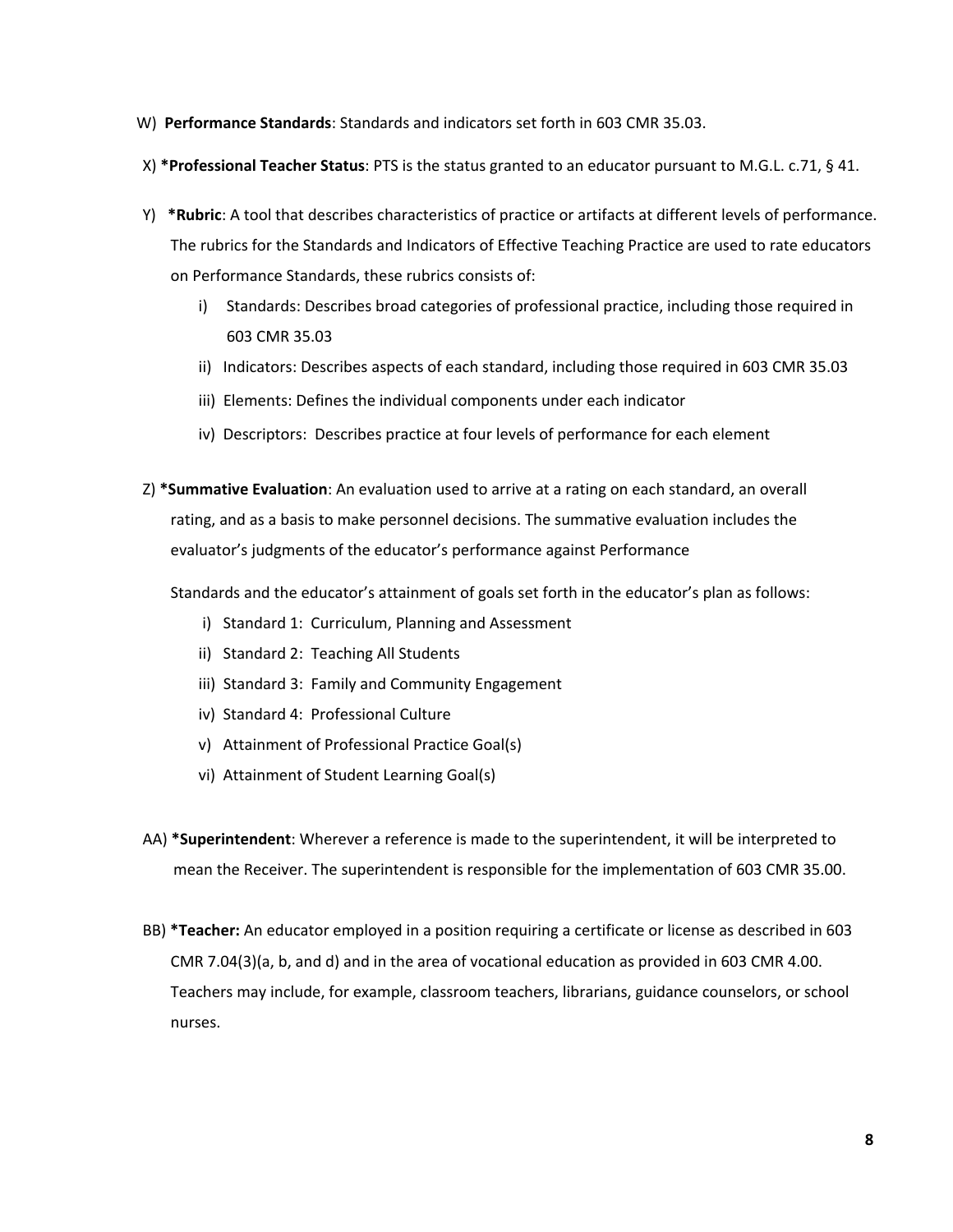#### 3) **Evidence Used In Evaluation**

The following categories of evidence shall be used in evaluating each educator:

- A) Multiple measures of student learning, growth, and achievement, which shall include:
	- i) Measures of student progress on classroom assessments that are aligned with the Massachusetts Curriculum Frameworks or other relevant frameworks and are comparable within grades or subjects in a school.
	- ii) Common Assessments of student learning related to the Massachusetts Curriculum Frameworks or the Massachusetts Vocational Technical Education Frameworks or other relevant frameworks that are comparable across grades and/or subjects district-wide. These measures may include: portfolios, approved commercial assessments and district-developed pre and post unit and course assessments, and capstone projects.
	- iii) Student Growth Percentiles (SGPs) from state assessments, if applicable.
	- iv) Measures of student progress and/or achievement toward student learning goals set between the educator and evaluator for the school year or some other period of time established in the Educator Plan.
	- v) For educators whose primary role is not as a classroom teacher, the appropriatemeasures of the educator's contribution to student learning, growth, and achievement set by the district. The measures set by the district should be based on the educator's role and responsibility.
- B) Judgments based on observations and artifacts of practice including:
	- i) Unannounced and announced observations of practice of any duration.
	- ii) Examination of educator work products.
	- iii) Examination of student work samples.
- C) Evidence relevant to one or more Performance Standards, including but not limited to:
	- i) Evidence compiled and presented by the educator, including:
		- (a) Evidence of fulfillment of professional responsibilities and growth such as self-assessments, peer collaboration, professional development linked to goals in the Educator Plans, contributions to the school community and professional culture;
		- (b) Evidence of active outreach to and engagement with families;
	- ii) Evidence of progress towards professional practice goal(s)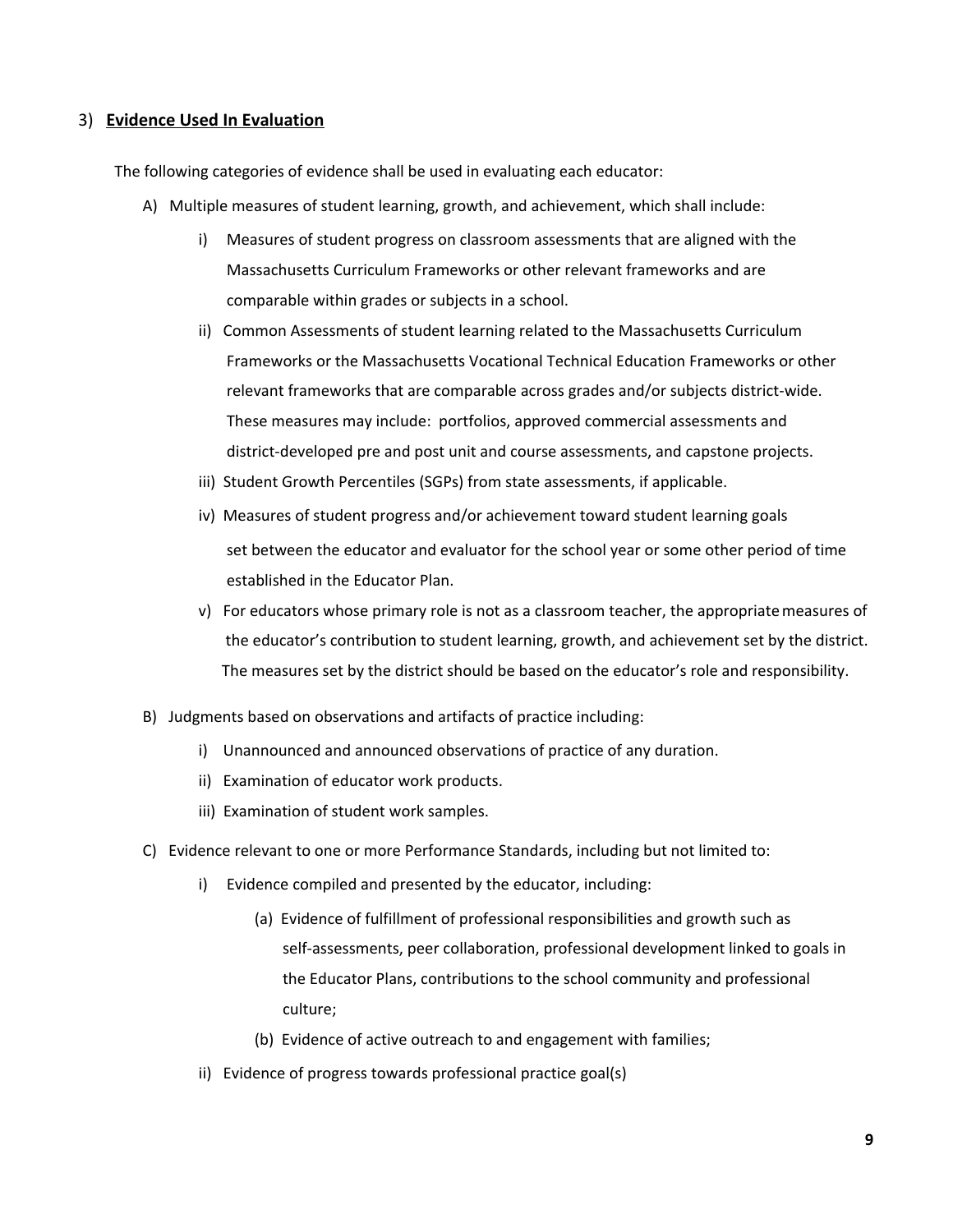- iii) Evidence of progress toward student learning outcomes goal(s)
- iv) Student Feedback
- v) Any other relevant evidence from any source that the evaluator shares with the educator. Other relevant evidence could include information provided by other administrators such as the superintendent.

#### 4) **Rubric**

A) The rubrics are a tool used for the educator's self-assessment, the formative assessment, the formative evaluation and the summative evaluation. The district will use the rubrics provided by ESE.

#### 5) **Evaluation Cycle: Training**

A) The superintendent shall determine a process for delivering appropriate training to educators on the evaluation process.

#### 6) **Evaluation Cycle: Annual Orientation**

- A) At the start of each school year, the superintendent, principal or designee shall conduct a meeting for educators and evaluators focused substantially on educator evaluation. The superintendent, principal or designee shall:
	- i) Provide an overview of the evaluation process, including goal setting and the educator plans.
	- ii) Provide all educators with directions for obtaining a copy of the forms used by the district. These may be electronically provided.
	- iii) The faculty meeting may be digitally recorded to facilitate orientation of educators hired after the beginning of the school year.

#### 7) **Evaluation Cycle: Self-Assessment**

- A) Completing the Self-Assessment
	- i) The evaluation cycle begins with the educator completing and submitting to the evaluator a self-assessment.
	- ii) The self-assessment includes:
		- (a) An analysis of evidence of student learning, growth and achievement for

students under the educator's responsibility.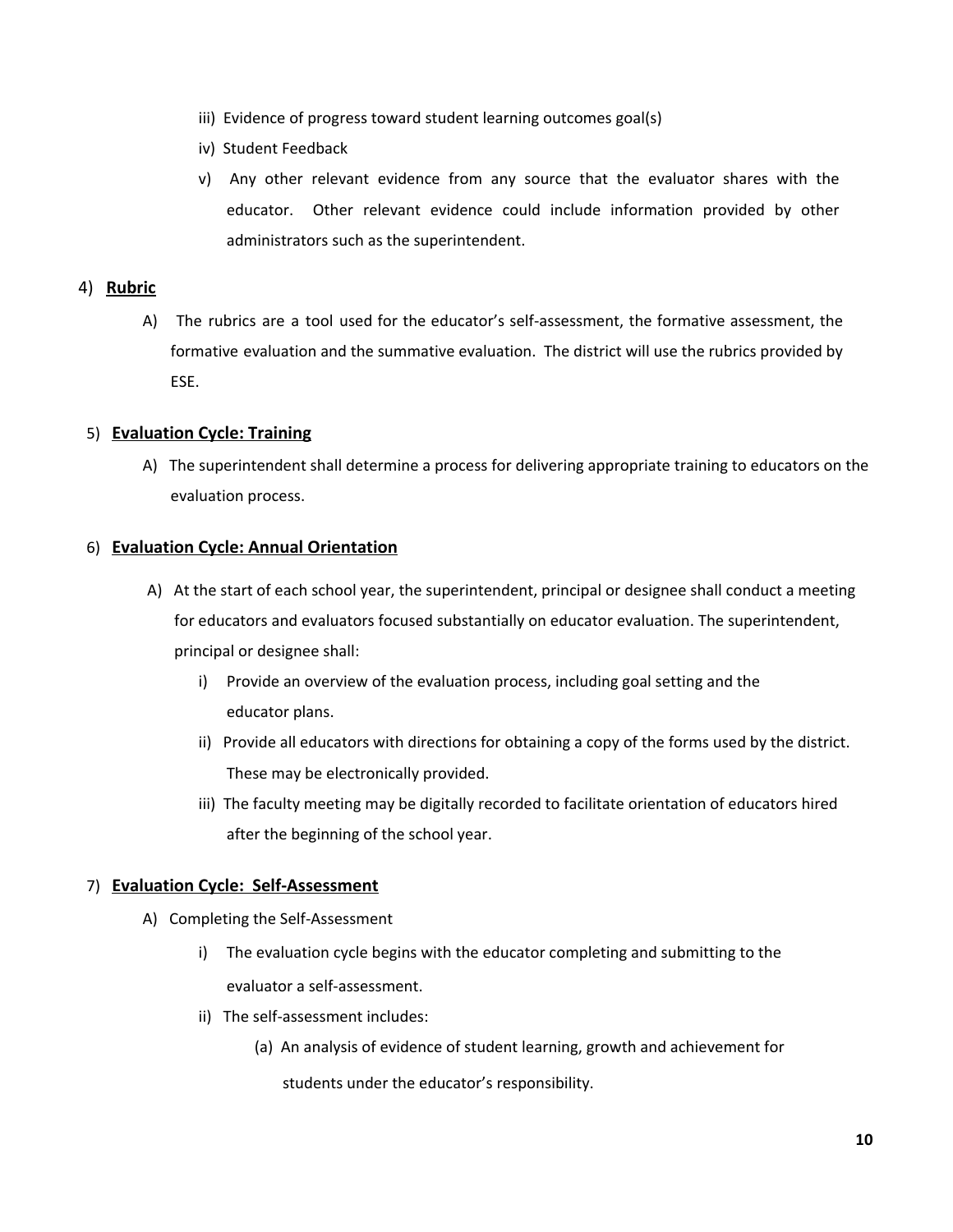- (b) An assessment of practice against each of the four Performance Standards of effective practice using the district's rubric.
- (c) Proposed goals to pursue:
	- (1st) At least one goal directly related to improving the educator's own professional practice.
	- (2nd) At least one goal directed related to improving student learning.
- B) Proposing the goals
	- i) Evaluators and educators shall consider creating goals for teams, departments, or groups of educators who share responsibility for student results and aligning these goals with goals established for the district or the school.
	- ii) For educators in their first year of practice, the evaluator or his/her designee will meet with each educator to assist the educator in completing the self-assessment and drafting the professional practice and student learning goals which must include induction and mentoring activities. An evaluator may determine that it is necessary for an educator to continue to address induction and mentoring goals in his/her second or third years, pursuant to 603 CMR 7.12.
	- iii) For educators with PTS and ratings of needs improvement or unsatisfactory, the professional practice goal(s) must address specific standards and indicators identified for improvement. In addition, the goals may address shared grade level or subject area team goals, or school-wide goals.

#### 8) **Evaluation Cycle: Goal Setting and Development of the Educator Plan**

- A) Educator Plans shall be designed to provide educators with feedback for improvement, professional growth, and leadership; and to ensure educator effectiveness and overall system accountability.
- B) Every educator has an Educator Plan that includes, but is not limited to, one goal related to the improvement of practice; one goal for the improvement of student learning. The plan also outlines actions the educator must take to attain the goals established in the plan and benchmarks to assess progress. Goals may be developed by individual educators, by the evaluator, or by teams, departments, or groups of educators who have the similar roles and/or responsibilities. See Sections 15-19 for more on Educator Plans.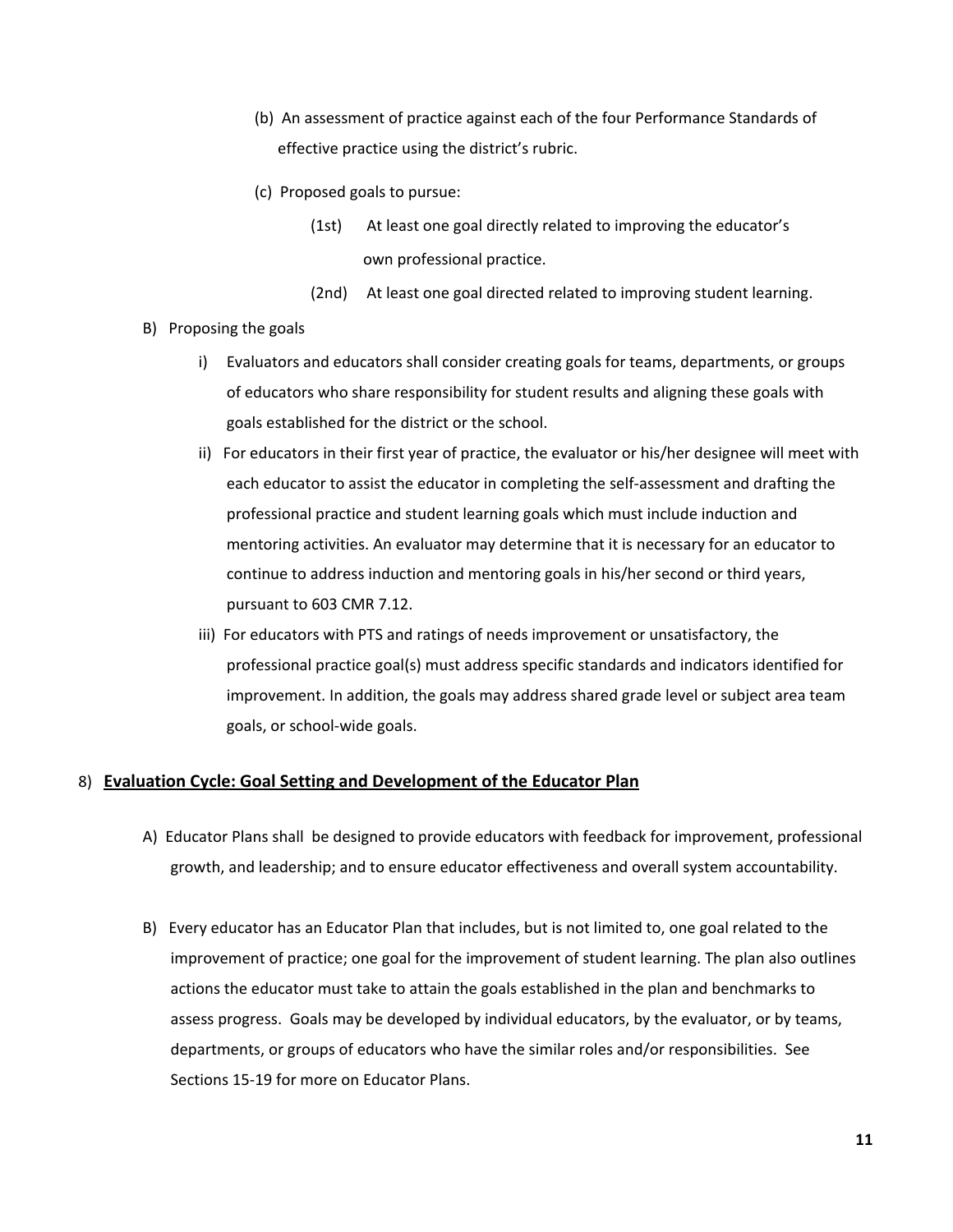- C) To determine the goals to be included in the Educator Plan, the evaluator reviews the goals the educator has proposed in the Self-Assessment.
- D) Educator Plan Development Meetings shall be conducted as follows:
	- i) Educators in the same school may meet with the evaluator in teams and/or individually at the end of the previous evaluation cycle or during the fall of the next academic year to develop their Educator Plans.
	- ii) For those educators new to the school, the meeting with the evaluator to establish the Educator Plan must occur within a reasonable period of time.
	- iii) The evaluator shall meet individually with educators with PTS and ratings of needs improvement or unsatisfactory to develop professional practice goal(s) that must address specific standards and indicators identified for improvement. In addition, the goals may address shared grade level or subject matter goals.
- E) During the development of the Educator Plan, evaluators shall communicate clear expectations for educator impact, including but not limited to anticipated student learning gains for the multiple measures that will be used as evidence of educator performance. Anticipated student learning gains must be consistent across the district for common assessments and agreed upon by the educator and evaluator for other classroom assessments . The Department shall establish anticipated student learning gains for statewide student growth measures in guidance.
- F) The evaluator retains final authority over the content of the Educator's Plan. The educator shall acknowledge receipt of the approved Educator Plan in a manner determined by the superintendent and may include a written response. The confirmation of receipt does not indicate agreement or disagreement with its contents.

## 9) **Evaluation Cycle: Observation of Practice and Examination of Artifacts – Educators without PTS**

- A) In the first year of practice or first year assigned to a school:
	- i) The educator may have at least one announced observation during the school year when deemed necessary by the evaluator using the protocol described in section 11B, below.
	- ii) The educator shall have multiple unannounced observations during the school year.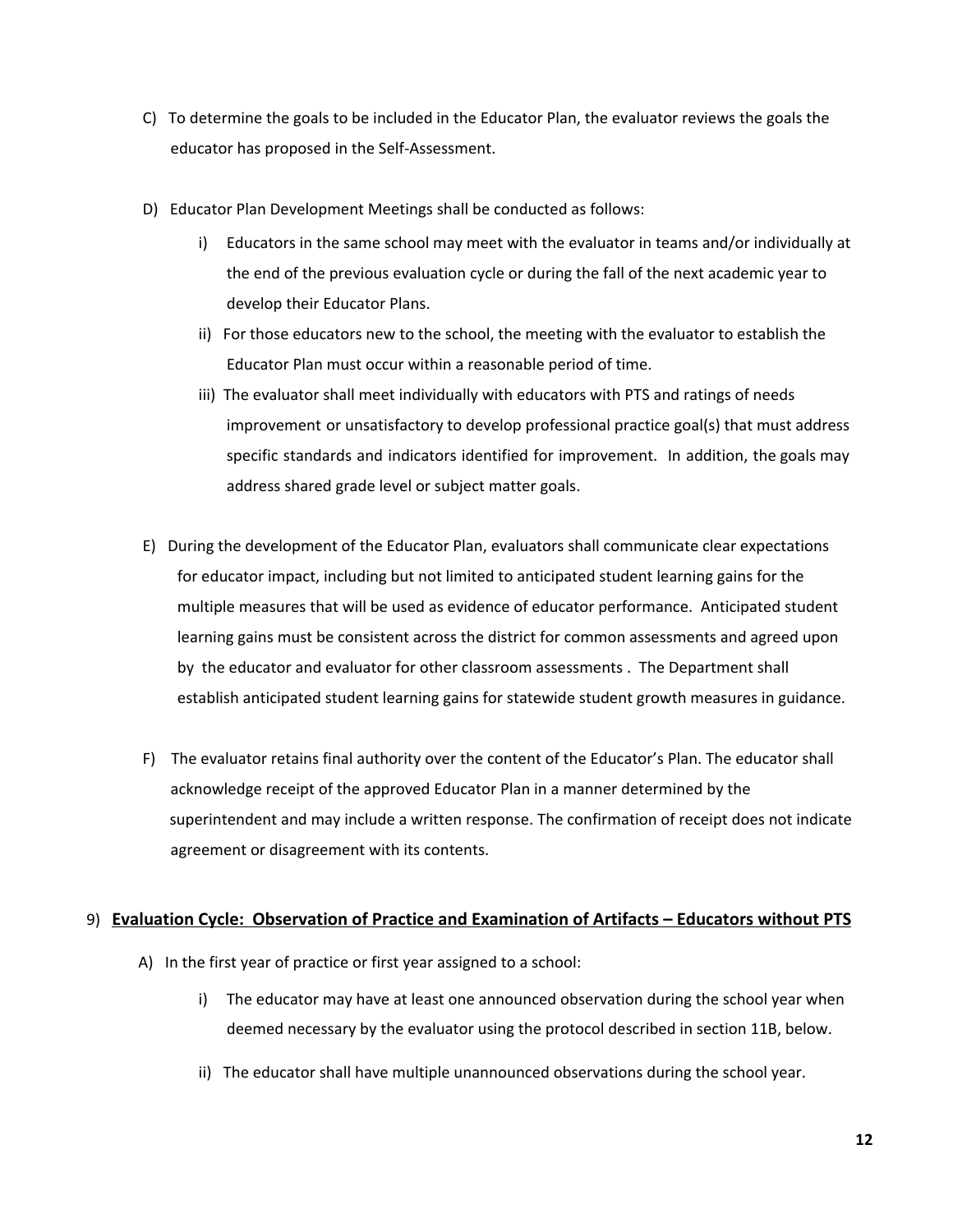- B) In their second and third years of practice or second and third years as a non-PTS educator in the school:
	- i) The educator shall have multiple unannounced observations, and announced observations when deemed necessary by the evaluator, during the school year.

#### 10) **Evaluation Cycle: Observation of Practice and Examination of Artifacts – Educators with PTS**

- A) The educator whose overall rating is proficient or exemplary must have at least one unannounced observation during the evaluation cycle.
- B) The educator whose overall rating is needs improvement must be observed according to the Directed Growth Plan during the period of Plan which must include at least two unannounced observations and may include announced observations when deemed necessary by the Evaluator.
- C) The educator whose overall rating is unsatisfactory must be observed according to the Improvement Plan which must include both an unannounced and announced observation. The number and frequency of the observations shall be determined by the evaluator.

#### 11) **Observations**

The evaluator is not required nor expected to review all the indicators in a rubric during an observation.

- A) Unannounced Observations
	- i) Unannounced observations may be in the form of partial or full-period classroom visitations, Instructional Rounds, Walkthroughs, Learning Walks, or any other means deemed useful by the evaluator, principal, superintendent or other administrator.
	- ii) The educator will be provided with at least brief written feedback. The written feedback shall be accessible to the educator via an online performance management system or delivered in person, by email, placed in the educator's mailbox or mailed to the Educator's home at the discretion of the evaluator.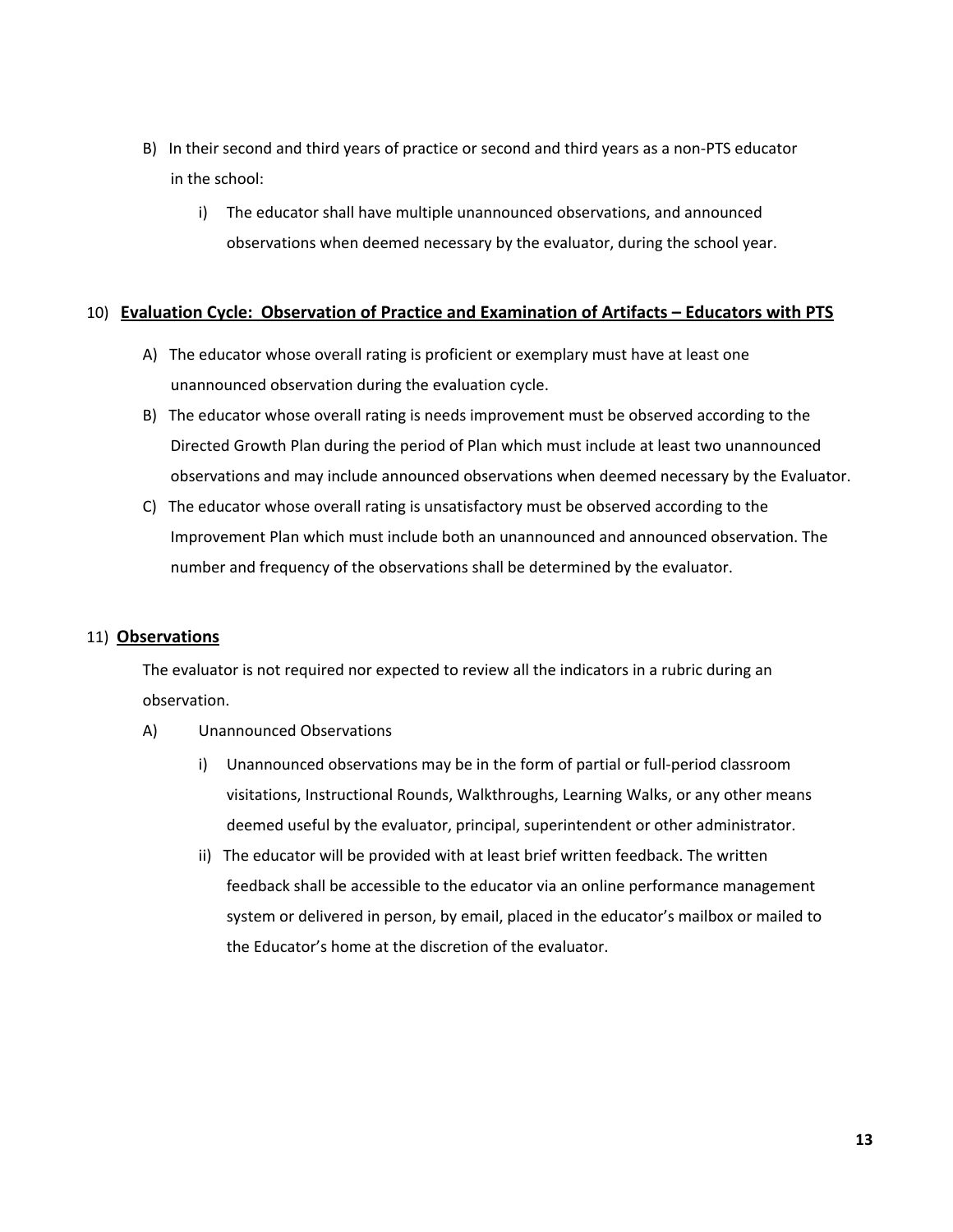- B) Announced Observations
	- i) PTS educators on Improvement Plans and other educators at the discretion of the evaluator shall have at least one Announced Observation.
		- (a) The evaluator shall select the date and time of the lesson or activity to be observed and discuss with the educator any specific goal(s) for the observation.
		- (b) Upon request of either the evaluator or educator, the evaluator and educator shall meet for a pre-observation conference. In lieu of a meeting, the educator may inform the evaluator in writing of the nature of the lesson, the student population served, and any other information that will assist the evaluator to assess performance
			- (1st) The educator shall provide the evaluator a draft of the lesson, student conference, IEP plan or activity. If the actual plan is different, the educator will provide the evaluator with a copy prior to the observation.
			- (2nd) The educator will be notified as soon as possible if the evaluator will not be able to attend the scheduled observation. The observation will be rescheduled with the educator as soon as reasonably practical.
		- (c) The evaluator and educator shall meet for a post-observation conference.
		- (d) The evaluator shall provide the educator with written feedback. For any standard where the educator's practice was found to be unsatisfactory or needs improvement, the feedback must:
			- (1st) Describe the basis for the evaluator's judgment.
			- (2nd) Describe actions the educator should take to improve his/her performance.
			- (3rd) Identify support and/or resources the educator may use in his/her improvement.
			- (4th) State that the educator is responsible for addressing the need for improvement.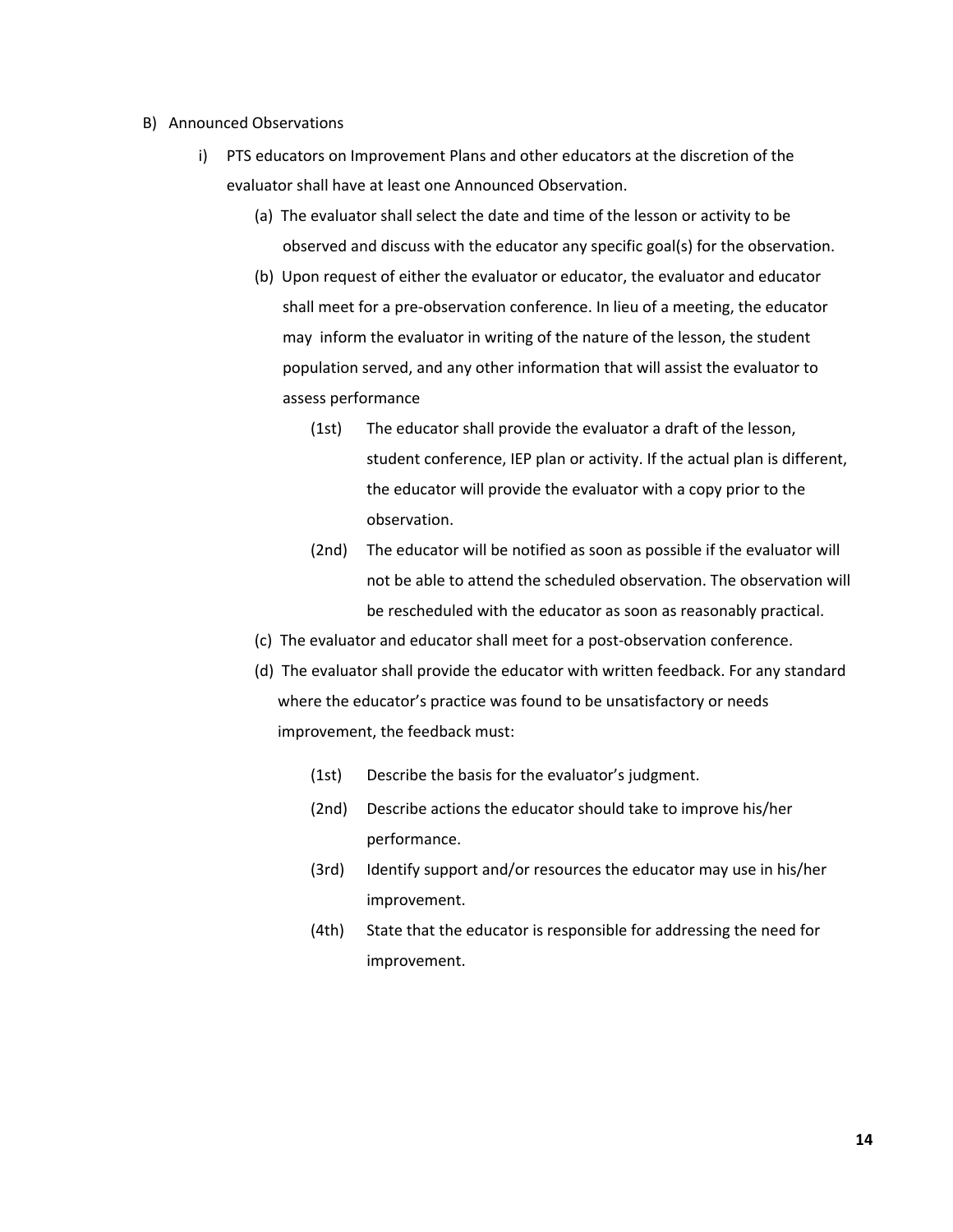#### 12) **Evaluation Cycle: Formative Assessment for Educator Plans of One Year or Less**

- A) A specific purpose for evaluation is to promote student learning, growth and achievement by providing educators with feedback for improvement. Evaluators are expected to make frequent unannounced visits to classrooms. Evaluators are expected to give targeted constructive feedback to educators based on their observations of practice, examination of artifacts, and analysis of multiple measures of student learning, growth and achievement in relation to the Standards and Indicators of Effective Teaching Practice.
- B) Formative Assessment may be ongoing throughout the evaluation cycle but typically takes places mid-cycle when a Formative Assessment report is completed. For an educator on a two-year Self-Directed Growth Plan, the mid-cycle Formative Assessment report is replaced by the Formative Evaluation report at the end of year one. See section 13, below.
- C) The Formative Assessment report provides written feedback and ratings to the educator about his/her progress towards attaining the goals set forth in the Educator Plan, performance on Performance Standards, and an overall performance rating.
- D) Before the due date for the Formative Assessment report, which due date shall be established by the evaluator with written notice to the educator, the educator shall provide to the evaluator evidence of family outreach and engagement, fulfillment of professional responsibility and growth, and progress on attaining professional practice and student learning goals. The educator may provide to the evaluator additional evidence of the educator's performances against the four Performance Standards.
- E) Upon the request of either the evaluator or the educator, the evaluator and the educator will meet either before or after completion of the Formative Assessment Report.
- F) The evaluator shall complete the Formative Assessment report and provide a copy to the educator in a manner determined by the superintendent.
- G) The educator may reply in writing to the Formative Assessment report within 5 school days of receiving the report in a manner determined by the superintendent.
- H) The educator shall acknowledge receipt of the Formative Assessment report within 5 school days of receiving the report in a manner determined by the superintendent. The confirmation of receipt does not indicate agreement or disagreement with its contents.
- I) As a result of the Formative Assessment Report, the evaluator may change the activities in the Educator Plan.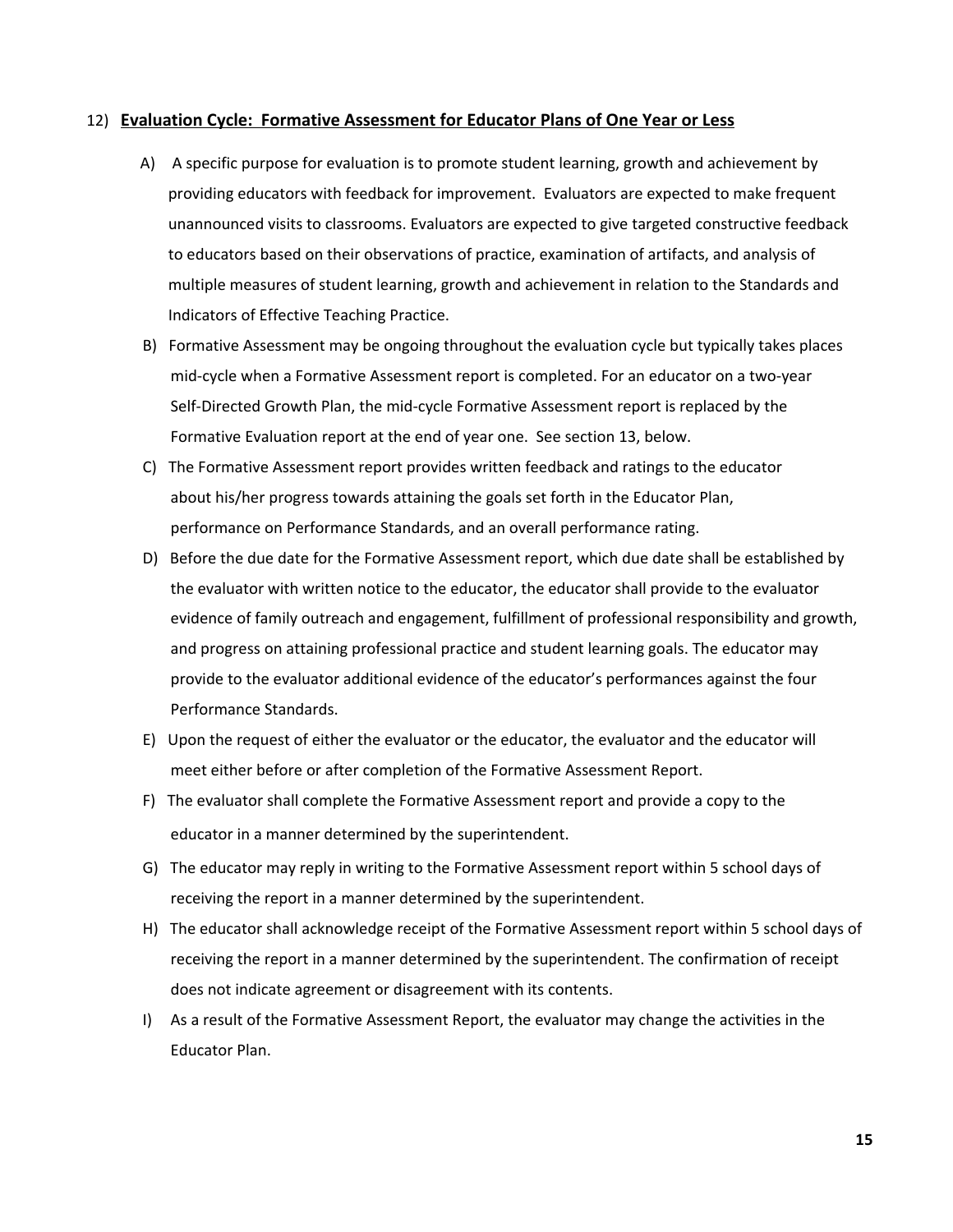J) If the rating in the Formative Assessment report differs from the last summative rating the educator received, the evaluator may place the Educator on a different Educator Plan, appropriate to the new rating.

#### 13) **Evaluation Cycle: Formative Evaluation for Two Year Self-Directed Plans Only**

- A) Educators on two year Self-Directed Growth Educator Plans receive a Formative Evaluation report near the end of the first year of the two year cycle. The educator's performance rating for that year shall be assumed to be the same as the previous summative rating unless evidence demonstrates a significant change in performance in which case the rating on the performance standards may change, and the Evaluator may place the educator on a different educator plan, appropriate to the new rating.
- B) The Formative Evaluation report provides written feedback and ratings to the educator about his/her progress towards attaining the goals set forth in the Educator Plan, performance on each performance standard and overall, or both.
- C) Before the due date for the Formative Evaluation report, which due date shall be established by the Evaluator with written notice provided to the educator, the educator shall provide to the evaluator evidence of family outreach and engagement, fulfillment of professional responsibility and growth, and progress on attaining professional practice and student learning goals. The educator may also provide to the evaluator additional evidence of the educator's performance against the four Performance Standards.
- D) The evaluator shall complete the Formative Evaluation report and provide a copy to the educator in a manner determined by the superintendent.
- E) Upon the request of either the evaluator or the educator, the evaluator and the educator will meet either before or after completion of the Formative Evaluation Report.
- F) The educator may reply in writing to the Formative Evaluation report within 5 school days of receiving the report in a manner determined by the superintendent.
- G) The educator shall acknowledge receipt of the Formative Evaluation report within 5 school days of receiving the report in a manner determined by the superintendent. The acknowledgement indicates that the educator received the Formative Evaluation report in a timely fashion. It does not indicate agreement or disagreement with its contents
- H) As a result of the Formative Evaluation report, the evaluator may change the activities in the Educator Plan.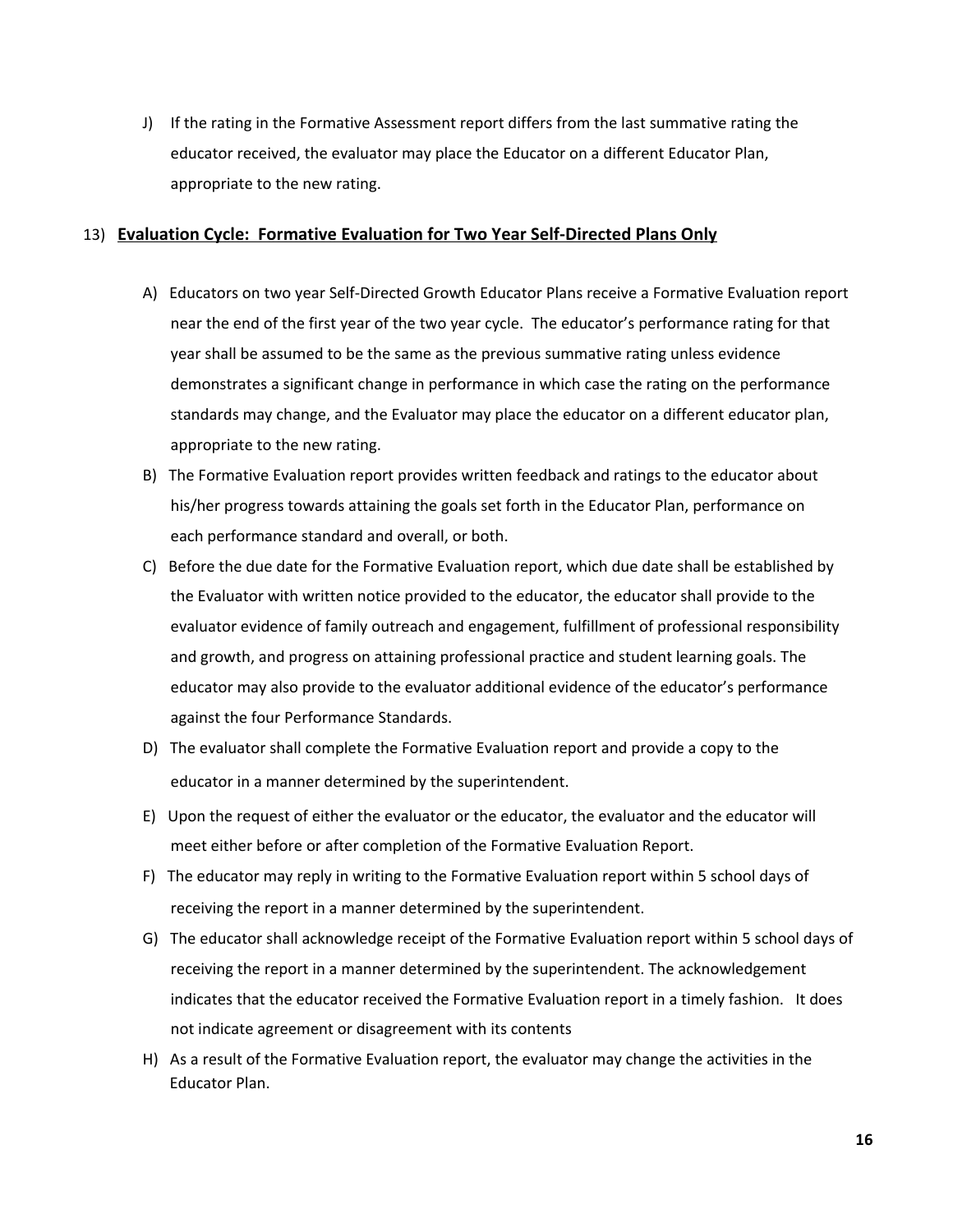I) If the rating in the Formative Evaluation report differs from the last summative rating the educator received, the evaluator may place the educator on a different Educator Plan, appropriate to the new rating.

#### 14) **Evaluation Cycle: Summative Evaluation**

- A) The evaluation cycle concludes with a summative evaluation report. For educators on a one or two year Educator Plan, the summative report must be written and provided to the educator prior to the end of the school year.
- B) The evaluator determines a rating on each standard and an overall rating based on the evaluator's professional judgment, an examination of evidence against the Performance Standards and evidence of the attainment of the Educator Plan goals.
- C) The professional judgment of the evaluator shall determine the overall summative rating that the educator receives.
- D) The summative evaluation rating must be based on evidence from multiple categories of evidence.
- E) To be rated proficient overall, the educator shall, at a minimum, have been rated proficient on the Curriculum, Planning and Assessment and the Teaching All Students Standards of Effective Teaching Practice.
- F) Before the due date for the Summative Evaluation report, which due date shall be established by the evaluator with written notice provided to the educator, the educator will provide to the evaluator evidence of family outreach and engagement, fulfillment of professional responsibility and growth, and progress on attaining professional practice and student learning goals. The educator may also provide to the evaluator additional evidence of the educator's performance against the four Performance Standards.
- H) The Summative Evaluation report should recognize areas of strength as well as identify recommendations for professional growth.
- I) The evaluator shall provide a copy of the Summative Evaluation report to the Educator in a manner determined by the superintendent no later than the end of the school year.
- J) The evaluator shall meet with the educator rated needs improvement or unsatisfactory to discuss the summative evaluation. The meeting shall occur by prior to the end of the school year.
- K) The evaluator may meet with the educator rated proficient or exemplary to discuss the summative evaluation, if either the educator or the evaluator requests such a meeting. The meeting shall occur prior to the end of the school year.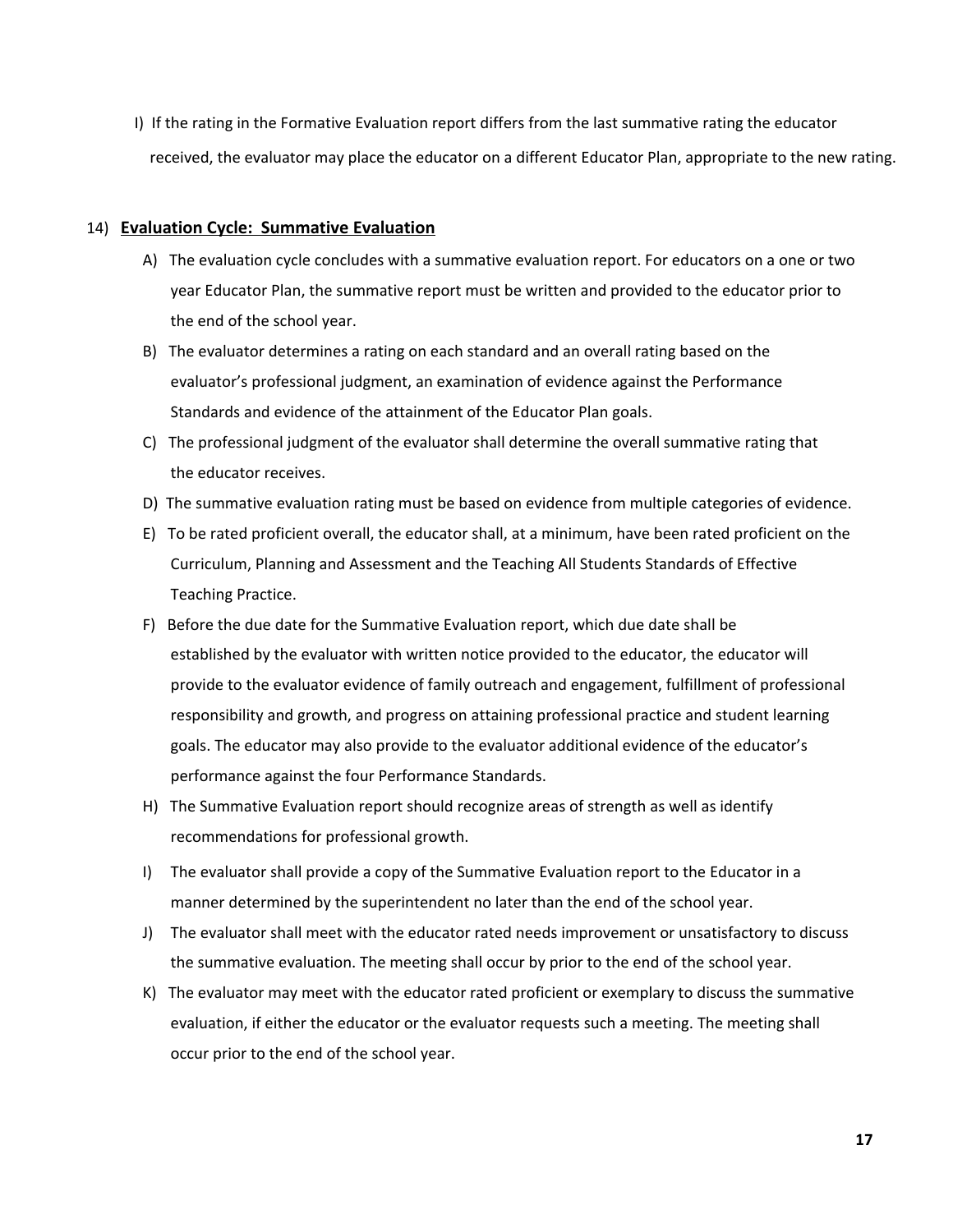- L) The educator shall acknowledge receipt of the final Summative Evaluation report prior to the end of the school year. The acknowledgement indicates that the educator received the Summative Evaluation report in a timely fashion. It does not indicate agreement or disagreement with its contents.
- M) The educator shall have the right to respond in writing to the summative evaluation which shall become part of the final Summative Evaluation report.
- N) A copy of the final Summative Evaluation report signed by the Educator and Evaluator shall be filed in the educator's personnel file.

#### 15) **Educator Plans – General**

- A) Educator Plans shall be designed to provide educators with feedback for improvement, professional growth, and leadership; and to ensure educator effectiveness and overall system accountability. The Plan must be aligned to the standards and indicators and be consistent with district and school goals.
- B) The Educator Plan shall include, but is not limited to:
	- i) At least one goal related to improvement of practice tied to one or more Performance Standards;
	- ii) At least one goal for the improvement the learning, growth and achievement of the students under the educator's responsibility;
	- iii) An outline of actions the educator must take to attain the goals and benchmarks to assess progress. Actions must include specified professional development and learning activities that the educator will participate in as a means of obtaining the goals, as well as other support that may be suggested by the evaluator or provided by the school or district. Examples may include but are not limited to coursework, self-study, action research, curriculum development, study groups with peers, and implementing new programs.
- C) It is the Educator's responsibility to attain the goals in the plan and to participate in any trainings and professional development provided through the state, district, or other providers in accordance with the Educator Plan.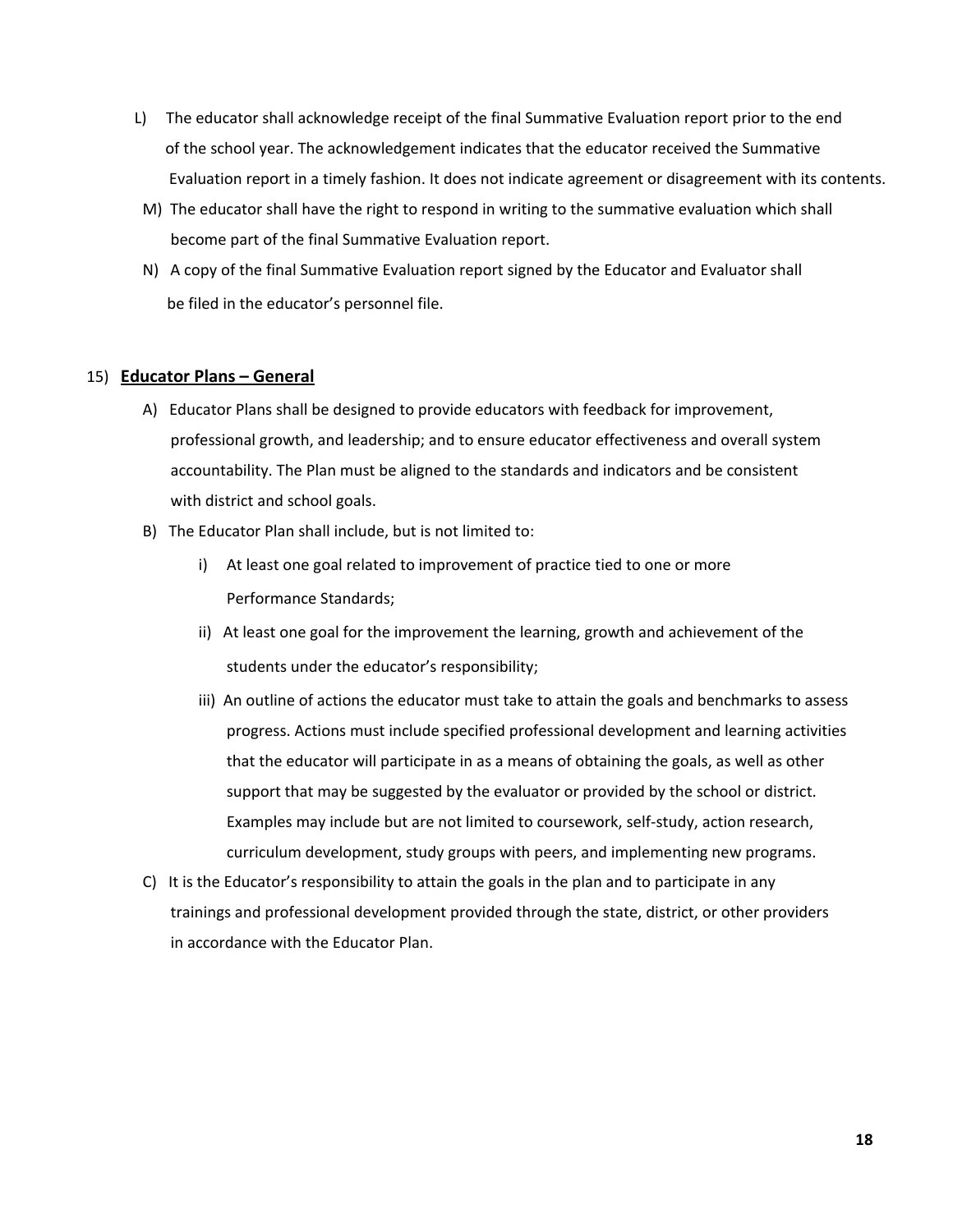#### 16) **Educator Plans: Developing Educator Plan**

- A) The Developing Educator Plan is for all Educators without PTS, and, at the discretion of the evaluator, educators with PTS in new assignments.
- B) The educator shall be evaluated at least annually.

# 17) **Educator Plans: Self-Directed Growth Plan**

- A) The Self-directed Growth Plan is for those educators with PTS who have an overall rating of proficient or exemplary.
- B) The plan is written for one or two school years at the discretion of the evaluator. If this plan is written for two years, a formative evaluation report is completed at the end of year 1 and a summative evaluation report at the end of year 2.

## 18) **Educator Plans: Directed Growth Plan**

- A) A Directed Growth Plan is for those educators with PTS whose overall rating is needs improvement.
- B) The goals in the Plan must address areas identified as needing improvement as determined by the evaluator.
- C) The evaluator shall complete a summative evaluation for the educator at the end of the period determined by the plan, but at least annually.
- D) For an educator on a Directed Growth Plan whose overall performance rating is at least proficient, the evaluator will place the educator on a Self-Directed Growth Plan for the next Evaluation Cycle.
- E) For an educator on a Directed Growth Plan whose overall performance rating is not at least proficient, the evaluator will rate the educator as unsatisfactory and will place the educator on an Improvement Plan for the next evaluation Cycle. No educator shall be placed on two consecutive Directed Growth Plans.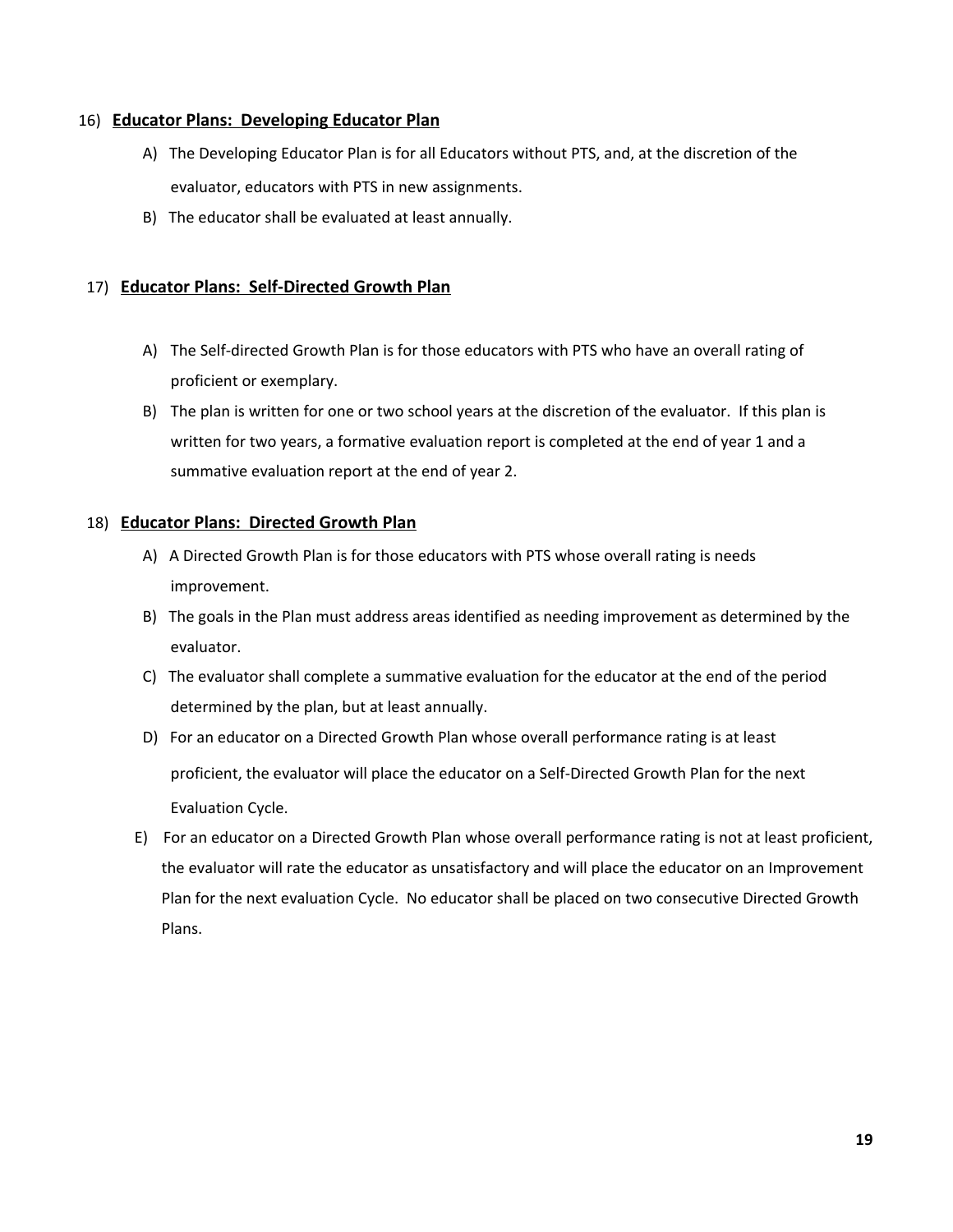#### 19) **Educator Plans: Improvement Plan**

- A) An Improvement Plan is for those educators with PTS whose overall rating is unsatisfactory.
- B) In order to provide students with the best instruction, it may be necessary from time to time place an educator whose practice has been rated as unsatisfactory on an Improvement Plan of no fewer than 30 calendar days and no more than one school year. In the case of an educator receiving a rating of unsatisfactory near the close of one school year, the Improvement Plan may include activities that occur during the summer before the next school year begins.
- C) The evaluator must complete a summative evaluation for the educator at the end of the period determined by the evaluator for the Plan.
- D) The evaluator is responsible for providing the educator with guidance and assistance in accessing the resources and professional development outlined in the Improvement Plan.
- E) The Improvement Plan shall define the problem(s) of practice identified through the observations and evaluation and detail the improvement goals to be met, the activities the educator must take to improve and the assistance to be provided to the educator by the district.
- F) The Improvement Plan process shall include:
	- i) The evaluator shall schedule a meeting with the educator to discuss the Improvement Plan. The evaluator will develop the Improvement Plan, which will include the provision of specific assistance to the educator.
	- ii) The educator may request that a representative of the Employee Organization/Association attend the meeting(s).
	- iii) If the educator consents, the Employee Organization/Association will be informed that an educator has been placed on an Improvement Plan.
- G) The Improvement Plan shall:
	- i) Define the improvement goals directly related to the performance standard(s) and/or student learning outcomes that must be improved;
	- ii) Describe the activities and work products the Educator must complete as a means of improving performance;
	- iii) Describe the assistance that the district will make available to the Educator;
	- iv) Articulate the measurable outcomes that will be accepted as evidence of improvement;
	- v) Detail the timeline for completion of each component of the Plan, including at a minimum a mid-cycle formative assessment report of the relevant standard(s) and indicator(s)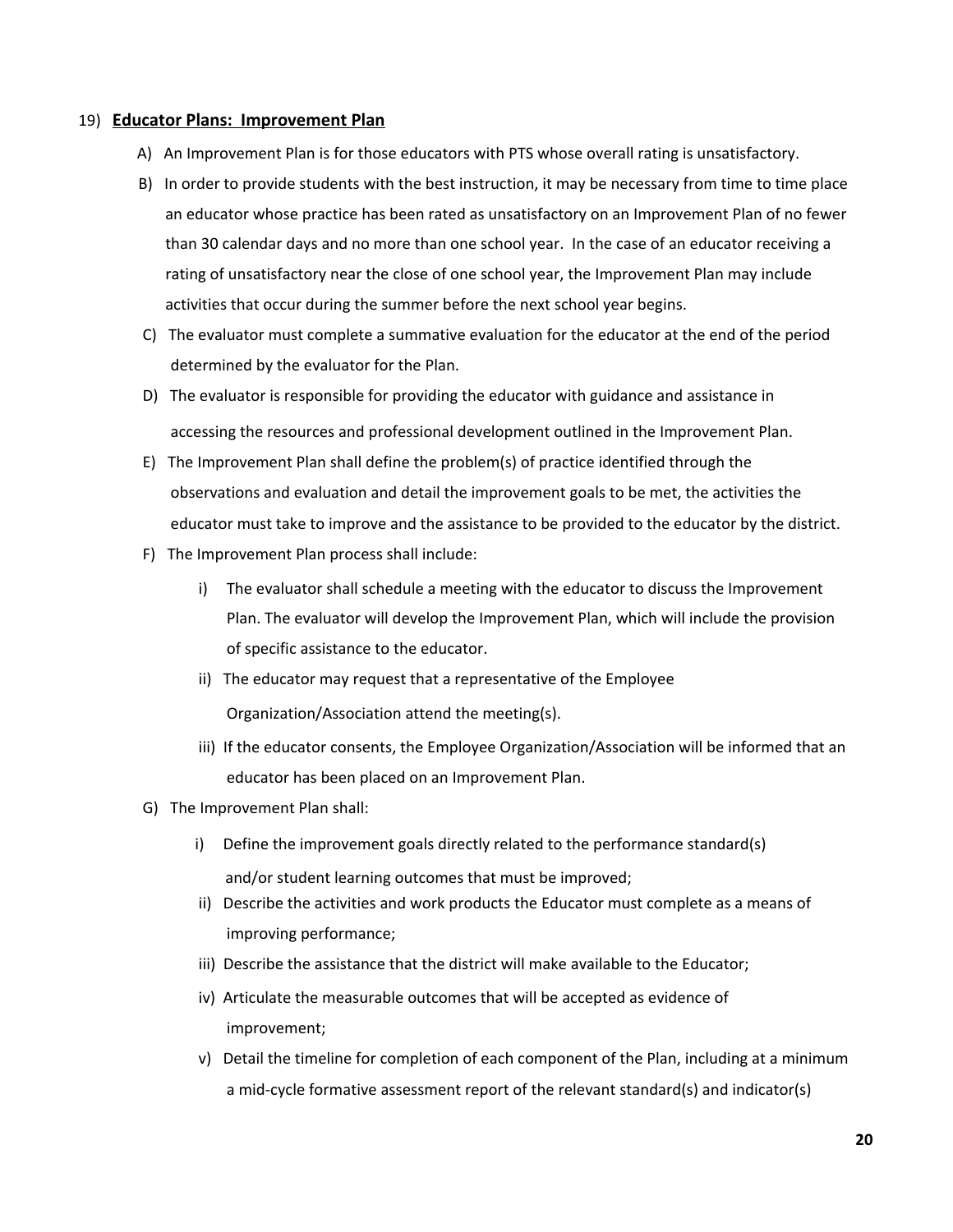- vi) Identify the individuals assigned to assist the educator; and,
- vii) Include an acknowledgement by the educator that he/she has been apprised of the components of the Plan.
- H) A copy of the Plan shall be provided to the educator. The educator shall acknowledge receipt of the Improvement Plan. The acknowledgement does not indicate agreement or disagreement with its contents.
- I) Decision on the educator's status at the conclusion of the Improvement Plan.
	- i) All determinations below must be made no later than the end of the school year. One of three decisions must be made at the conclusion of the Improvement Plan:
		- (a) If the evaluator determines that the educator has improved his/her practice to the level of proficiency, the educator will be placed on a Self-Directed Growth Plan.
		- (b) If the evaluator determines that the educator is making substantial progress toward proficiency and the educator was placed on an Improvement Plan as a result of his/her summative rating at the end of his/her Directed Growth Plan, the evaluator shall place the educator on a Directed Growth Plan.
		- (c) If the evaluator determines that the educator is not making substantial progress toward proficiency and the educator was placed on an Improvement Plan as a result of his/her Summative rating at the end of his/her Directed Growth Plan, the evaluator shall recommend to the superintendent that the educator be dismissed.
		- (d) If the evaluator determines that the educator's practice remains at the level of unsatisfactory, the evaluator shall recommend to the superintendent that the educator be dismissed.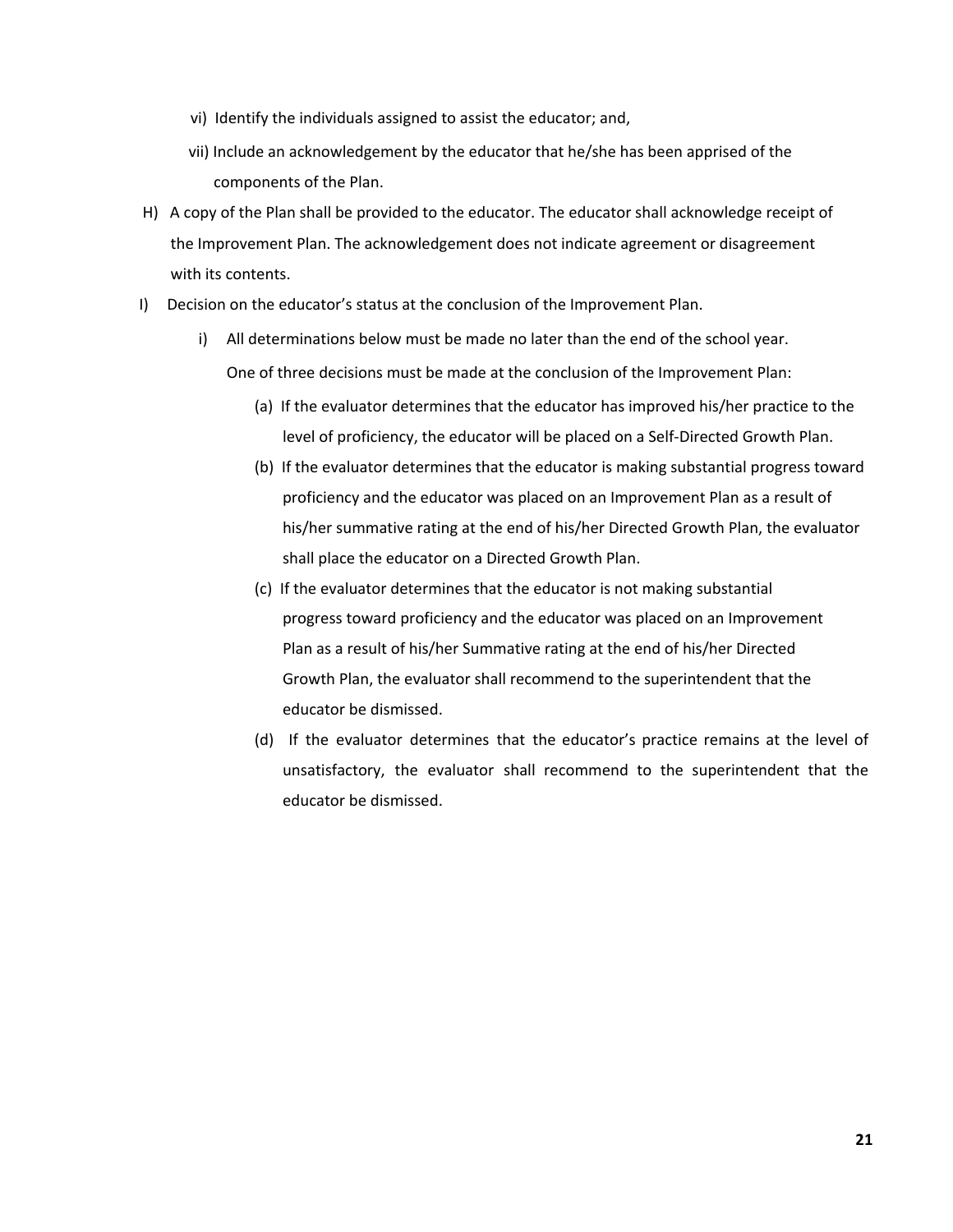# 20) **Timelines**

A) Educators with PTS on Two Year Plans

| <b>Activity:</b>                                        | <b>Completed By:</b>                        |
|---------------------------------------------------------|---------------------------------------------|
| Evaluator completes unannounced observation(s)          | Any time during the 2-year evaluation cycle |
| <b>Evaluator completes Formative Evaluation Report</b>  | End of school year of Year 1                |
| Evaluator conducts Formative Evaluation Meeting, if any | End of school year of Year 1                |
| <b>Evaluator completes Summative Evaluation Report</b>  | End of school year of Year 2                |
| Evaluator conducts Summative Evaluation Meeting, if any | End of school year of Year 2                |
| Evaluator and Educator sign Summative Evaluation Report | End of school year of Year 2                |

# B) Educators with PTS on One Year Plans

| <b>Activity:</b>                                        | <b>Completed By:</b>                        |
|---------------------------------------------------------|---------------------------------------------|
| Evaluator completes unannounced observation(s)          | Any time during the 1-year evaluation cycle |
| Evaluator completes Formative Evaluation Report         | Mid-year                                    |
| Evaluator conducts Formative Evaluation Meeting, if any | Mid-year                                    |
| Evaluator completes Summative Evaluation Report         | End of school year                          |
| Evaluator conducts Summative Evaluation Meeting, if any | End of school year                          |
| Evaluator and Educator sign Summative Evaluation Report | End of school year                          |

- C) Educators on Plans of Less than One Year
	- i) The timeline for educators on Plans of less than one year will be established in the Educator Plan.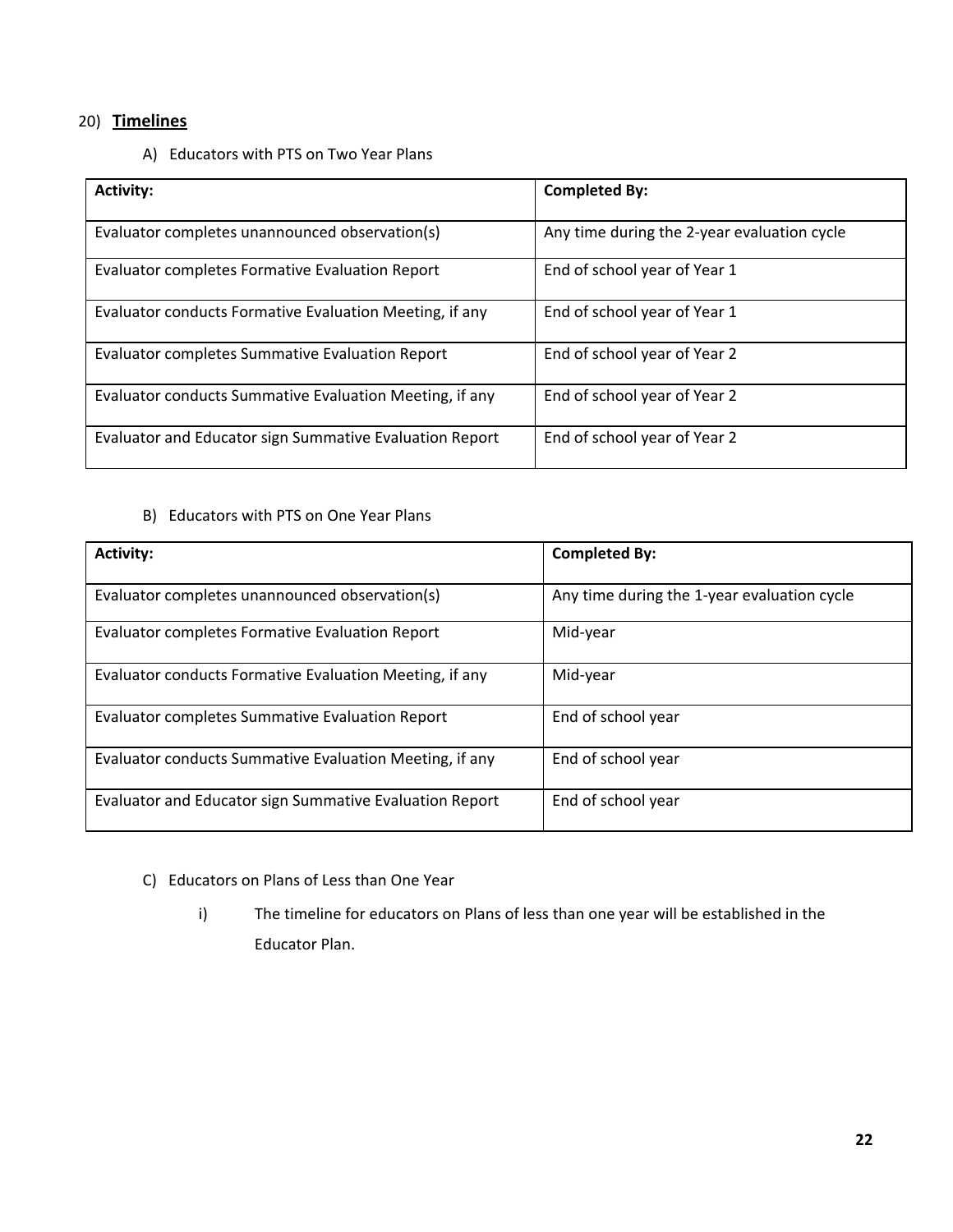#### 21) **Career Advancement**

- A) In order to attain PTS, the educator should achieve ratings of proficient or exemplary on each Performance Standard and overall. A principal considering making an employment decision that would lead to PTS for any educator who has not been rated proficient or exemplary on each performance standard and overall on the most recent evaluation shall confer with the superintendent by May 1. The principal's decision is subject to review and approval by the superintendent.
- B) In reviewing applications for teacher leader positions, the superintendent or designee will consider educators' Summative Performance Ratings and Student Impact Ratings
- C) Educators with PTS whose summative performance rating is exemplary and, whose impact on student learning is rated moderate or high, shall be recognized and rewarded with leadership roles, promotions, additional compensation, public commendation or other acknowledgement.

#### 22) **Using Student Feedback in Educator Evaluation**

A) In accordance with 603 CMR 35.07(1)(c)(2), the Receiver will determine the process to be used relating to the use of student feedback in the evaluation of educators.

#### 23) **General Provisions**

- A) Only educators who are licensed may serve as evaluators of educators.
- B) Evaluators shall not make negative comments about the educator's performance, or comments of a negative evaluative nature, in the presence of students, parents or other staff, except in the unusual circumstance where the evaluator concludes that s/he must immediately and directly intervene. Nothing in this paragraph is intended to limit an administrator's ability to investigate a complaint, or secure assistance to support an educator.
- C) The superintendent shall insure that evaluators have training in supervision and evaluation, including the regulations and standards and indicators of effective teaching practice promulgated by ESE (35.03), and the evaluation Standards and Procedures established in this Agreement.
- D) Should there be a serious disagreement between the educator and the evaluator regarding an overall summative performance rating of unsatisfactory, the Educator may meet with the evaluator's supervisor to discuss the disagreement. Should the educator request such a meeting, the evaluator's supervisor must meet with the educator. The evaluator may attend any such meeting at the discretion of the superintendent.